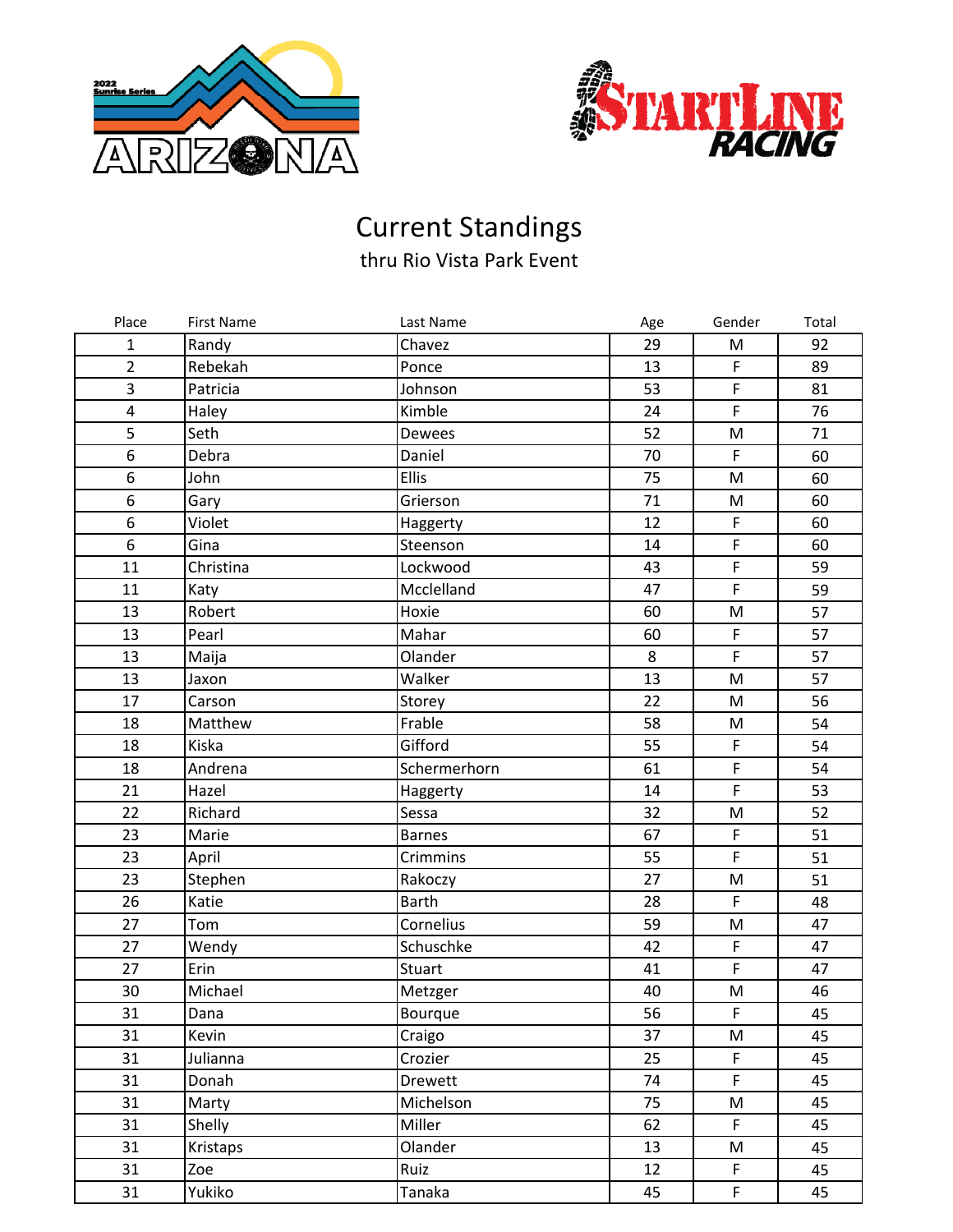| 40 | Scott         | <b>Bromley</b>       | 50               | $\mathsf{M}% _{T}=\mathsf{M}_{T}\!\left( a,b\right) ,\ \mathsf{M}_{T}=\mathsf{M}_{T}$ | 44 |
|----|---------------|----------------------|------------------|---------------------------------------------------------------------------------------|----|
| 40 | Kyle          | <b>Duffek</b>        | 17               | ${\sf M}$                                                                             | 44 |
| 40 | Steve         | Lewis                | 46               | ${\sf M}$                                                                             | 44 |
| 43 | Jaclyn        | Blanchette           | 30               | $\mathsf F$                                                                           | 43 |
| 43 | Rod           | Brown                | 35               | $\mathsf{M}% _{T}=\mathsf{M}_{T}\!\left( a,b\right) ,\ \mathsf{M}_{T}=\mathsf{M}_{T}$ | 43 |
| 43 | <b>Bruce</b>  | Drewett              | 74               | M                                                                                     | 43 |
| 43 | Delvin        | Nelson               | 60               | ${\sf M}$                                                                             | 43 |
| 43 | Diego         | Ortiz                | 13               | M                                                                                     | 43 |
| 43 | Mayumi        | Webb                 | 21               | $\mathsf F$                                                                           | 43 |
| 49 | Sean          | <b>Bromley</b>       | 22               | $\mathsf{M}% _{T}=\mathsf{M}_{T}\!\left( a,b\right) ,\ \mathsf{M}_{T}=\mathsf{M}_{T}$ | 42 |
| 50 | Joshua        | Gher                 | 34               | M                                                                                     | 41 |
| 50 | Pauline       | Menefee              | 50               | $\mathsf F$                                                                           | 41 |
| 52 | Brennan       | Atwater              | 10               | ${\sf M}$                                                                             | 40 |
| 52 | Isaac         | <b>Belkind</b>       | $\boldsymbol{6}$ | ${\sf M}$                                                                             | 40 |
| 52 | Julie         | Luedtke              | 77               | $\mathsf F$                                                                           | 40 |
| 52 | Jorge         | Magana               | 69               | M                                                                                     | 40 |
| 52 | Mary          | Manning              | 66               | $\mathsf F$                                                                           | 40 |
| 52 | Quetzal       | Polequaptewa         | $9\,$            | $\mathsf F$                                                                           | 40 |
| 52 | <b>Brooke</b> | Wolfe                | 37               | $\mathsf F$                                                                           | 40 |
| 59 | Penelope      | Porter               | 12               | $\mathsf F$                                                                           | 39 |
| 60 | Ryan          | Bettelon             | 38               | M                                                                                     | 38 |
| 60 | Emma          | Farrell              | 30               | $\mathsf F$                                                                           | 38 |
| 60 | Jessica       | Saraiva              | 44               | $\mathsf{F}$                                                                          | 38 |
| 60 | Mason         | Verhoff              | 21               | ${\sf M}$                                                                             | 38 |
| 64 | Tina          | Anderson             | 61               | $\mathsf F$                                                                           | 37 |
| 64 | Francisco     | Arteaga              | 66               | M                                                                                     | 37 |
| 64 | John          | Borrego              | 44               | ${\sf M}$                                                                             | 37 |
| 64 | Patricia      | Breyer               | 67               | $\mathsf F$                                                                           | 37 |
| 64 | Matt          | Sopha                | 42               | ${\sf M}$                                                                             | 37 |
| 69 | Makenna       | Brumbaugh            | 22               | $\mathsf F$                                                                           | 36 |
| 69 | Mike          | Henley               | 49               | M                                                                                     | 36 |
| 69 | Tony          | Kahn                 | 60               | M                                                                                     | 36 |
| 69 | Justin        | Kolodziej            | 40               | ${\sf M}$                                                                             | 36 |
| 69 | Christina     | <b>Miles Hammons</b> | 56               | F                                                                                     | 36 |
| 69 | Uriel         | Valenzuela           | 26               | ${\sf M}$                                                                             | 36 |
| 75 | Bob           | Brown                | 65               | M                                                                                     | 35 |
| 75 | Jenna         | Mccaffrey            | 23               | $\mathsf F$                                                                           | 35 |
| 75 | James         | Miles                | 37               | $\mathsf{M}% _{T}=\mathsf{M}_{T}\!\left( a,b\right) ,\ \mathsf{M}_{T}=\mathsf{M}_{T}$ | 35 |
| 75 | Wayne         | Nakada               | 56               | ${\sf M}$                                                                             | 35 |
| 75 | Rachael       | Peterson             | 30               | $\mathsf F$                                                                           | 35 |
| 75 | Tracy         | Rao                  | 56               | $\mathsf{F}$                                                                          | 35 |
| 75 | Glenn         | <b>Thomas</b>        | 16               | ${\sf M}$                                                                             | 35 |
| 75 | Catherine     | Zelkowski            | 30               | $\mathsf F$                                                                           | 35 |
| 83 | Natalie       | Jimenez              | 16               | $\mathsf{F}$                                                                          | 34 |
| 83 | Dennis        | Mee                  | 71               | ${\sf M}$                                                                             | 34 |
| 85 | <b>Brian</b>  | Callaghan            | 66               | M                                                                                     | 33 |
| 85 | Gina          | Cope                 | 52               | $\mathsf F$                                                                           | 33 |
| 85 | Chassidy      | Daly                 | 47               | $\mathsf F$                                                                           | 33 |
| 85 | Lorena        | Gloria               | 36               | $\mathsf{F}$                                                                          | 33 |
| 85 | Zack          | Irvine               | 47               | M                                                                                     | 33 |
| 85 | April         | Kuipers              | 41               | $\mathsf F$                                                                           | 33 |
| 85 | James         | Moore                | 33               | M                                                                                     | 33 |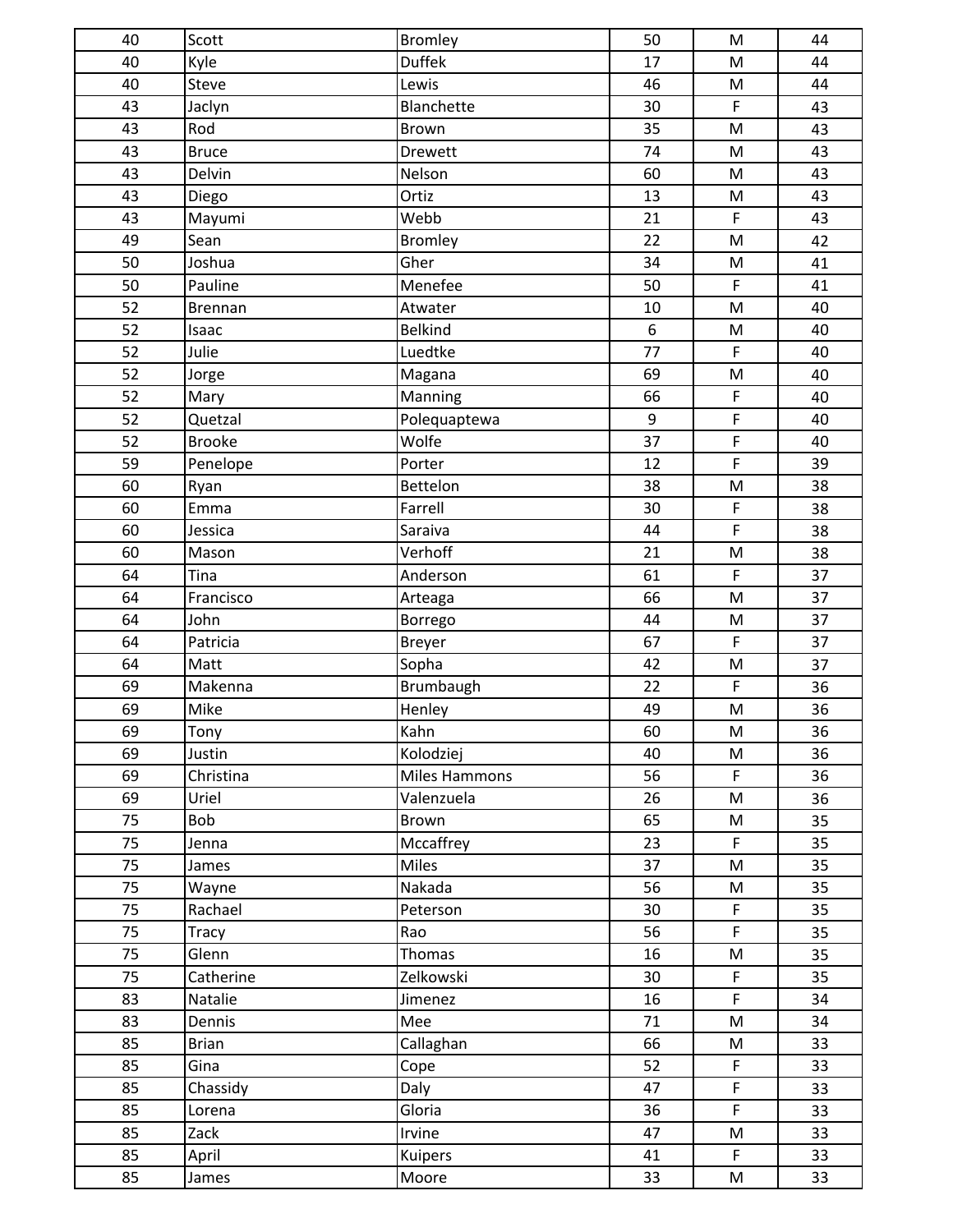| 85  | Stephen        | Weber           | 58 | M                                                                                     | 33 |
|-----|----------------|-----------------|----|---------------------------------------------------------------------------------------|----|
| 93  | Daniel         | Biakeddy        | 18 | ${\sf M}$                                                                             | 32 |
| 93  | Thomas         | <b>Duffek</b>   | 66 | M                                                                                     | 32 |
| 93  | Robert         | Franks          | 61 | ${\sf M}$                                                                             | 32 |
| 93  | Fred           | Jimenez         | 40 | $\mathsf{M}% _{T}=\mathsf{M}_{T}\!\left( a,b\right) ,\ \mathsf{M}_{T}=\mathsf{M}_{T}$ | 32 |
| 93  | Laura          | Kane            | 55 | $\mathsf F$                                                                           | 32 |
| 93  | Mattias        | Kaniski         | 15 | M                                                                                     | 32 |
| 93  | Mauricio       | Mejia           | 48 | M                                                                                     | 32 |
| 93  | Amelia         | Perry           | 11 | $\mathsf F$                                                                           | 32 |
| 93  | Sheila Zahner  | Vadovicky       | 70 | $\mathsf F$                                                                           | 32 |
| 93  | Jesse          | Wolfe           | 37 | M                                                                                     | 32 |
| 103 | Noah           | Cavinder        | 24 | ${\sf M}$                                                                             | 31 |
| 103 | Lance          | Greer           | 46 | M                                                                                     | 31 |
| 103 | Mary           | Jackson-Alvarez | 59 | $\mathsf F$                                                                           | 31 |
| 103 | Robert         | Lee             | 66 | ${\sf M}$                                                                             | 31 |
| 103 | Taryn          | Moore           | 31 | $\mathsf F$                                                                           | 31 |
| 103 | George         | Nakada          | 25 | M                                                                                     | 31 |
| 103 | Daniel         | Nemecek         | 31 | ${\sf M}$                                                                             | 31 |
| 103 | Eric           | Olander         | 53 | ${\sf M}$                                                                             | 31 |
| 103 | Shannon        | Osesky          | 27 | $\mathsf F$                                                                           | 31 |
| 112 | Cinthya        | Addison         | 37 | $\mathsf F$                                                                           | 30 |
| 112 | Kristen        | Anderson        | 49 | $\mathsf F$                                                                           | 30 |
| 112 | <b>Tracy</b>   | Andrewcavage    | 46 | $\mathsf F$                                                                           | 30 |
| 112 | Kelsey         | Andrews         | 31 | $\mathsf F$                                                                           | 30 |
| 112 | Julianna       | Arcos           | 49 | $\mathsf F$                                                                           | 30 |
| 112 | Claudia        | Armendariz      | 34 | $\mathsf F$                                                                           | 30 |
| 112 | Ann            | Baer            | 49 | $\overline{F}$                                                                        | 30 |
| 112 | Sarah          | <b>Banales</b>  | 41 | $\mathsf F$                                                                           | 30 |
| 112 | Ashley         | <b>Barnett</b>  | 35 | $\mathsf{F}$                                                                          | 30 |
| 112 | Glenn          | <b>Beard</b>    | 68 | ${\sf M}$                                                                             | 30 |
| 112 | Lois           | Beard           | 68 | $\mathsf F$                                                                           | 30 |
| 112 | Jacquelyn      | Bensley         | 60 | $\mathsf F$                                                                           | 30 |
| 112 | Madison        | Berg            | 28 | $\mathsf F$                                                                           | 30 |
| 112 | Christina      | Bernardo        | 38 | $\mathsf F$                                                                           | 30 |
| 112 | Kathryn        | Berry           | 37 | $\mathsf F$                                                                           | 30 |
| 112 | Scott          | Berry           | 40 | M                                                                                     | 30 |
| 112 | Jenny          | Boyd            | 48 | $\mathsf F$                                                                           | 30 |
| 112 | Christi        | Burdette        | 49 | $\mathsf F$                                                                           | 30 |
| 112 | Emily          | <b>Buszka</b>   | 43 | $\mathsf F$                                                                           | 30 |
| 112 | Katie          | Byron           | 37 | $\mathsf F$                                                                           | 30 |
| 112 | Megan          | Callaghan       | 36 | $\mathsf F$                                                                           | 30 |
| 112 | Christopher    | Cameron         | 38 | ${\sf M}$                                                                             | 30 |
| 112 | Timothy        | Campbell        | 41 | M                                                                                     | 30 |
| 112 | Jose           | Canchola        | 37 | M                                                                                     | 30 |
| 112 | <b>Brianne</b> | Carroll         | 35 | $\mathsf F$                                                                           | 30 |
| 112 | Dennis         | Cavanaugh       | 58 | M                                                                                     | 30 |
| 112 | Linda          | Cavanaugh       | 56 | $\mathsf F$                                                                           | 30 |
| 112 | Danny          | Cavinder        | 30 | M                                                                                     | 30 |
| 112 | Maureen        | Chancey         | 50 | $\mathsf F$                                                                           | 30 |
| 112 | Owen           | Chugg           | 19 | M                                                                                     | 30 |
| 112 | Victoria       | Connell         | 32 | $\mathsf F$                                                                           | 30 |
| 112 | Linda          | Consani         | 50 | $\mathsf F$                                                                           | 30 |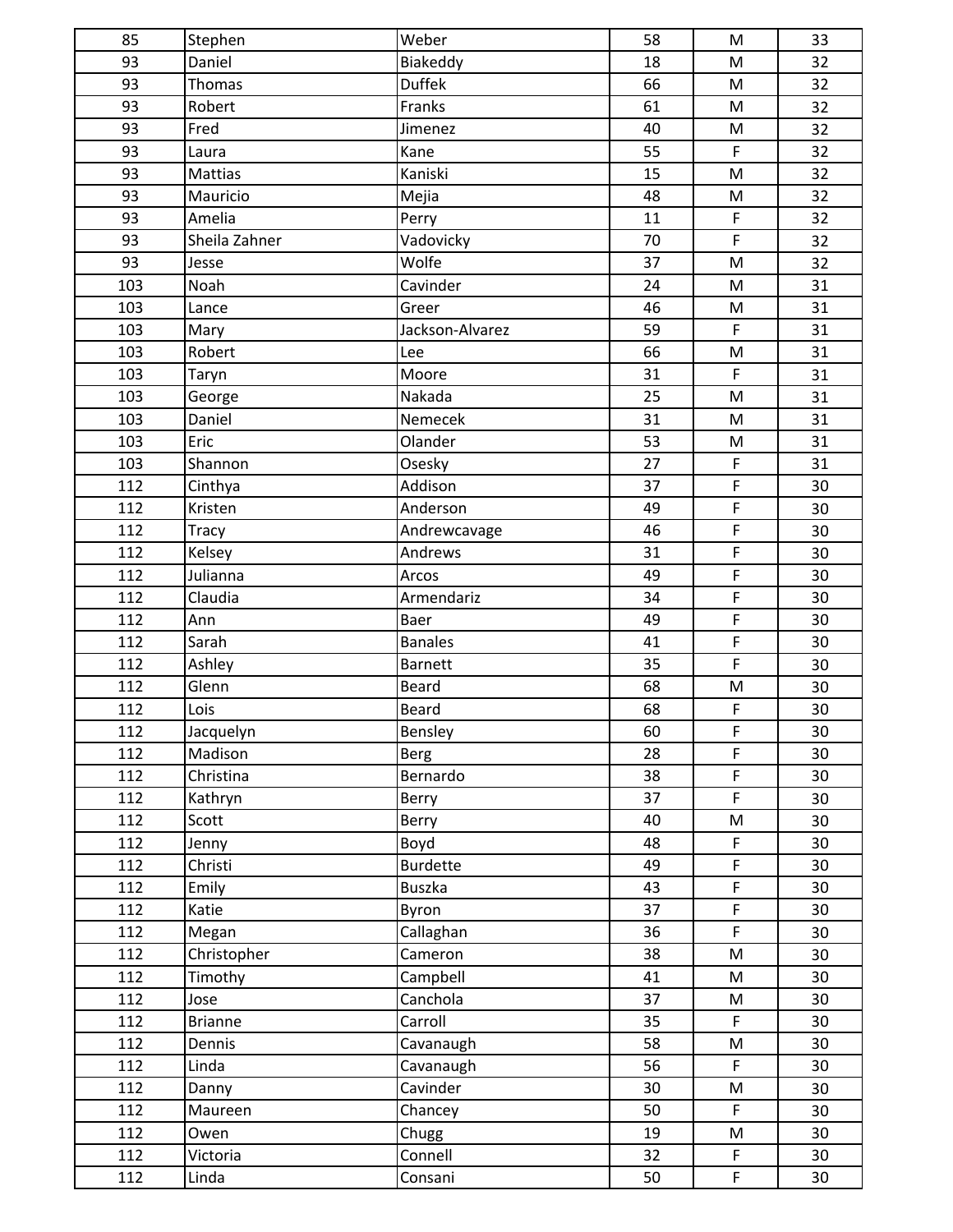| 112 | Jennifer       | Cook            | 30 | F                                                                                     | 30 |
|-----|----------------|-----------------|----|---------------------------------------------------------------------------------------|----|
| 112 | LaMar          | Cope            | 60 | $\mathsf{M}% _{T}=\mathsf{M}_{T}\!\left( a,b\right) ,\ \mathsf{M}_{T}=\mathsf{M}_{T}$ | 30 |
| 112 | Matt           | Couch           | 38 | M                                                                                     | 30 |
| 112 | Cameron        | Couts           | 25 | M                                                                                     | 30 |
| 112 | Corin          | Craigo          | 31 | $\mathsf F$                                                                           | 30 |
| 112 | Ed             | Dean            | 56 | ${\sf M}$                                                                             | 30 |
| 112 | Erin           | Diekman         | 43 | $\mathsf F$                                                                           | 30 |
| 112 | Debra          | <b>Dockins</b>  | 35 | $\mathsf F$                                                                           | 30 |
| 112 | Marie          | Donner          | 32 | $\overline{F}$                                                                        | 30 |
| 112 | Tammy          | Drewett         | 54 | $\mathsf F$                                                                           | 30 |
| 112 | Ashley         | Eagles          | 35 | $\mathsf F$                                                                           | 30 |
| 112 | Ann            | Eddy            | 53 | $\mathsf F$                                                                           | 30 |
| 112 | Krista         | Edwards         | 33 | $\mathsf F$                                                                           | 30 |
| 112 | Kui            | Eugenio         | 54 | ${\sf M}$                                                                             | 30 |
| 112 | Jeff           | Eversull        | 57 | ${\sf M}$                                                                             | 30 |
| 112 | Chris          | Ferrier         | 44 | $\mathsf F$                                                                           | 30 |
| 112 | Ariel          | Gaede           | 30 | $\mathsf F$                                                                           | 30 |
| 112 | Shaina         | Ganatra         | 33 | $\mathsf F$                                                                           | 30 |
| 112 | Alena          | Garcia          | 43 | $\mathsf F$                                                                           | 30 |
| 112 | <b>Brandon</b> | Garcia          | 34 | ${\sf M}$                                                                             | 30 |
| 112 | Kelsey         | Garner          | 26 | $\mathsf F$                                                                           | 30 |
| 112 | Kate           | Gerber          | 42 | $\mathsf F$                                                                           | 30 |
| 112 | Deborah        | Gobins          | 64 | $\mathsf F$                                                                           | 30 |
| 112 | Cordelia       | Gorman          | 49 | $\mathsf F$                                                                           | 30 |
| 112 | Melinda        | Gregory         | 40 | $\mathsf F$                                                                           | 30 |
| 112 | Devon          | Guenthner       | 26 | $\mathsf{M}% _{T}=\mathsf{M}_{T}\!\left( a,b\right) ,\ \mathsf{M}_{T}=\mathsf{M}_{T}$ | 30 |
| 112 | Salena         | Guion           | 37 | $\mathsf F$                                                                           | 30 |
| 112 | Firas          | Haddadin        | 27 | $\mathsf{M}% _{T}=\mathsf{M}_{T}\!\left( a,b\right) ,\ \mathsf{M}_{T}=\mathsf{M}_{T}$ | 30 |
| 112 | Julie          | Hansen          | 52 | $\mathsf F$                                                                           | 30 |
| 112 | Austin         | Hansen-England  | 26 | M                                                                                     | 30 |
| 112 | Kristen        | Heck            | 38 | $\mathsf F$                                                                           | 30 |
| 112 | Amanda         | <b>Hessling</b> | 35 | $\mathsf F$                                                                           | 30 |
| 112 | Kyle           | Hill            | 40 | ${\sf M}$                                                                             | 30 |
| 112 | Sarah          | Hoopes          | 34 | $\mathsf F$                                                                           | 30 |
| 112 | Austin         | Hutchings       | 19 | M                                                                                     | 30 |
| 112 | Allan          | James           | 38 | M                                                                                     | 30 |
| 112 | Amy            | Kalman          | 41 | $\mathsf F$                                                                           | 30 |
| 112 | Cynthia        | Keck            | 22 | $\mathsf{F}$                                                                          | 30 |
| 112 | <b>Dallas</b>  | Keck            | 22 | ${\sf M}$                                                                             | 30 |
| 112 | Kris           | Kelly           | 32 | M                                                                                     | 30 |
| 112 | Christopher    | Kimbel          | 40 | M                                                                                     | 30 |
| 112 | Katherine      | Kolnik          | 40 | $\mathsf F$                                                                           | 30 |
| 112 | Evelyn         | Lambert-Sanchez | 32 | $\mathsf F$                                                                           | 30 |
| 112 | Dr.Jennifer    | Lech            | 47 | $\mathsf F$                                                                           | 30 |
| 112 | Kristen        | Lee             | 44 | $\mathsf F$                                                                           | 30 |
| 112 | Laurie         | Lee             | 60 | $\mathsf F$                                                                           | 30 |
| 112 | Summer         | Lena            | 24 | F                                                                                     | 30 |
| 112 | Jeffrey        | Leon            | 70 | M                                                                                     | 30 |
| 112 | Keya           | Litt            | 37 | $\mathsf F$                                                                           | 30 |
| 112 | Dineah         | Lucero          | 39 | $\mathsf F$                                                                           | 30 |
| 112 | Neal           | Lynch           | 41 | M                                                                                     | 30 |
| 112 | Chris          | Mahar           | 59 | M                                                                                     | 30 |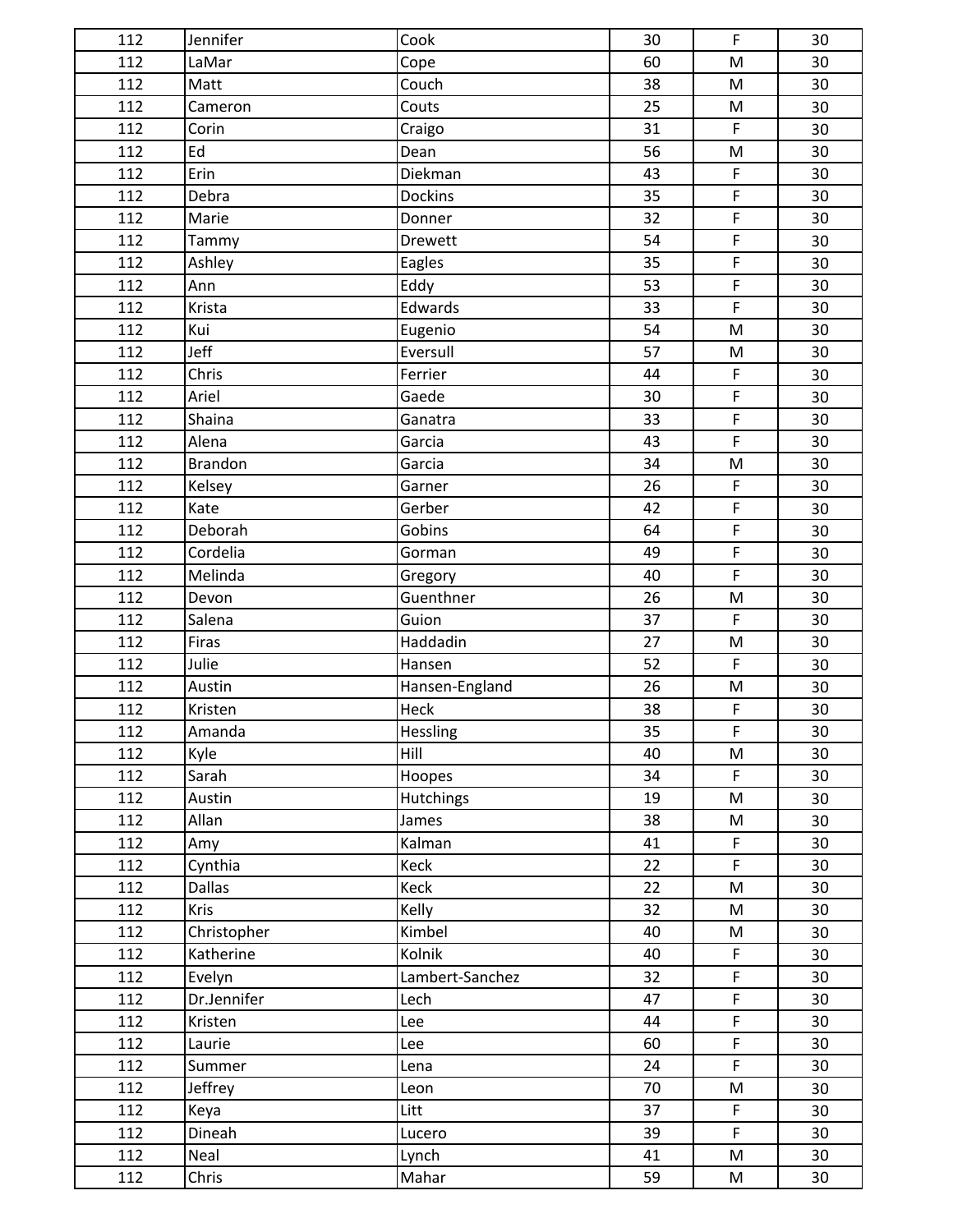| 112 | Annette        | Majoue     | 42 | F                                                                                     | 30 |
|-----|----------------|------------|----|---------------------------------------------------------------------------------------|----|
| 112 | Virginia       | Marlow     | 35 | $\mathsf F$                                                                           | 30 |
| 112 | Paula          | Martin     | 49 | $\mathsf F$                                                                           | 30 |
| 112 | Patty          | Mchale     | 53 | $\mathsf F$                                                                           | 30 |
| 112 | Peter          | Metzner    | 55 | ${\sf M}$                                                                             | 30 |
| 112 | Tammy          | Metzner    | 51 | $\mathsf F$                                                                           | 30 |
| 112 | Amy            | Meyer      | 49 | $\mathsf F$                                                                           | 30 |
| 112 | Karen          | Meyer      | 55 | $\mathsf F$                                                                           | 30 |
| 112 | Jim            | Miller     | 64 | ${\sf M}$                                                                             | 30 |
| 112 | Rebecca        | Moe        | 43 | $\mathsf F$                                                                           | 30 |
| 112 | Jesse          | Molina     | 58 | ${\sf M}$                                                                             | 30 |
| 112 | Yvette         | Montano    | 41 | $\mathsf F$                                                                           | 30 |
| 112 | Becky          | Moore      | 56 | $\mathsf F$                                                                           | 30 |
| 112 | Molly          | Moore      | 41 | $\mathsf F$                                                                           | 30 |
| 112 | James          | Morales    | 46 | $\mathsf{M}% _{T}=\mathsf{M}_{T}\!\left( a,b\right) ,\ \mathsf{M}_{T}=\mathsf{M}_{T}$ | 30 |
| 112 | Kyle           | Moretti    | 36 | ${\sf M}$                                                                             | 30 |
| 112 | Cari           | Morris     | 52 | $\mathsf F$                                                                           | 30 |
| 112 | Julie          | Moses      | 42 | $\mathsf F$                                                                           | 30 |
| 112 | Carrie         | Mulligan   | 39 | $\mathsf F$                                                                           | 30 |
| 112 | Sylvia         | Mulshine   | 47 | $\mathsf F$                                                                           | 30 |
| 112 | Lynda          | Murdock    | 37 | $\mathsf F$                                                                           | 30 |
| 112 | Rachel         | Muth       | 55 | $\mathsf F$                                                                           | 30 |
| 112 | Aiga           | Neimane    | 42 | $\mathsf F$                                                                           | 30 |
| 112 | Jennifer       | Nelson     | 43 | $\mathsf F$                                                                           | 30 |
| 112 | Jenna          | Norman     | 37 | $\mathsf F$                                                                           | 30 |
| 112 | Krystal        | North      | 29 | $\mathsf F$                                                                           | 30 |
| 112 | Jen            | O'Hair     | 47 | $\overline{F}$                                                                        | 30 |
| 112 | Richard        | Oliver     | 20 | ${\sf M}$                                                                             | 30 |
| 112 | <b>Brooke</b>  | Oneill     | 23 | $\mathsf F$                                                                           | 30 |
| 112 | Marianne       | Osesky     | 58 | $\mathsf F$                                                                           | 30 |
| 112 | Celso          | Otero      | 60 | ${\sf M}$                                                                             | 30 |
| 112 | <b>Tiffany</b> | Palugod    | 30 | $\mathsf F$                                                                           | 30 |
| 112 | Amy            | Pennartz   | 43 | $\mathsf F$                                                                           | 30 |
| 112 | Victoria       | Perry      | 38 | $\mathsf F$                                                                           | 30 |
| 112 | Amanda         | Phox       | 34 | $\mathsf F$                                                                           | 30 |
| 112 | Carissa        | Planalp    | 40 | $\mathsf F$                                                                           | 30 |
| 112 | Catherine      | Poff       | 56 | $\mathsf F$                                                                           | 30 |
| 112 | Patricia       | Poindexter | 66 | $\mathsf F$                                                                           | 30 |
| 112 | Jennifer       | Porter     | 46 | $\mathsf{F}$                                                                          | 30 |
| 112 | Will           | Porter     | 46 | M                                                                                     | 30 |
| 112 | Meg            | Puccio     | 39 | $\mathsf F$                                                                           | 30 |
| 112 | randy          | ramirez    | 39 | M                                                                                     | 30 |
| 112 | Aubbie         | Rhoten     | 39 | F                                                                                     | 30 |
| 112 | Caraline       | Risinger   | 32 | $\mathsf F$                                                                           | 30 |
| 112 | Elizabeth      | Robertson  | 55 | $\mathsf F$                                                                           | 30 |
| 112 | Nicole         | Robinson   | 34 | $\mathsf F$                                                                           | 30 |
| 112 | Tim            | Roesler    | 55 | ${\sf M}$                                                                             | 30 |
| 112 | Robert         | Rosenberg  | 59 | M                                                                                     | 30 |
| 112 | Deanna         | Rowe       | 57 | $\mathsf F$                                                                           | 30 |
| 112 | Derick         | Ruiz       | 15 | M                                                                                     | 30 |
| 112 | Angela         | Rumer      | 36 | $\mathsf F$                                                                           | 30 |
| 112 | Brandon        | Samz       | 37 | M                                                                                     | 30 |
|     |                |            |    |                                                                                       |    |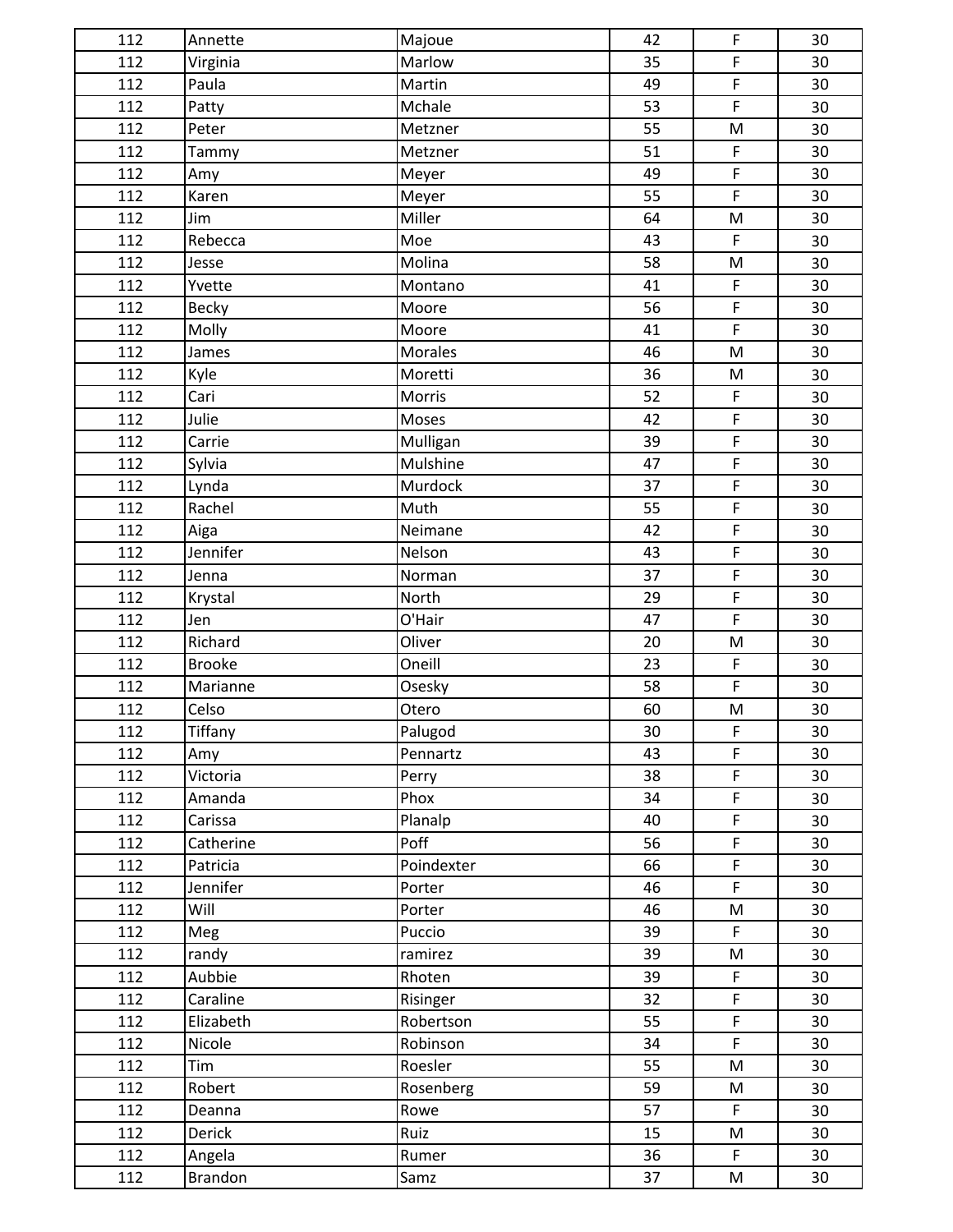| 112 | Giancarlo    | Sapelli          | 42 | M                                                                                     | 30 |
|-----|--------------|------------------|----|---------------------------------------------------------------------------------------|----|
| 112 | Chad         | Scheid           | 40 | ${\sf M}$                                                                             | 30 |
| 112 | Kristin      | Schilling        | 50 | $\mathsf F$                                                                           | 30 |
| 112 | Karen        | Schulmeister     | 51 | $\mathsf{F}$                                                                          | 30 |
| 112 | Joseph       | Selvig           | 51 | ${\sf M}$                                                                             | 30 |
| 112 | Carolinne    | Shaffer          | 48 | $\mathsf F$                                                                           | 30 |
| 112 | Natasha      | Sichling         | 27 | $\mathsf F$                                                                           | 30 |
| 112 | Jerry        | Smith            | 53 | M                                                                                     | 30 |
| 112 | Gerald       | Stegemeier       | 58 | ${\sf M}$                                                                             | 30 |
| 112 | Scott        | <b>Stephens</b>  | 64 | $\mathsf{M}% _{T}=\mathsf{M}_{T}\!\left( a,b\right) ,\ \mathsf{M}_{T}=\mathsf{M}_{T}$ | 30 |
| 112 | Katie        | Stevens          | 33 | $\mathsf F$                                                                           | 30 |
| 112 | Rebecca      | Stewart          | 48 | $\mathsf F$                                                                           | 30 |
| 112 | Kevin        | Storey           | 49 | ${\sf M}$                                                                             | 30 |
| 112 | Amber        | Storrie          | 32 | $\mathsf F$                                                                           | 30 |
| 112 | Jenni Jo     | Street           | 50 | $\mathsf F$                                                                           | 30 |
| 112 | Jeff         | Strom            | 44 | $\mathsf{M}% _{T}=\mathsf{M}_{T}\!\left( a,b\right) ,\ \mathsf{M}_{T}=\mathsf{M}_{T}$ | 30 |
| 112 | Julie        | Strom            | 49 | $\mathsf F$                                                                           | 30 |
| 112 | Michael      | Szafranski       | 48 | $\mathsf{M}% _{T}=\mathsf{M}_{T}\!\left( a,b\right) ,\ \mathsf{M}_{T}=\mathsf{M}_{T}$ | 30 |
| 112 | Hiroyuki     | Tanaka           | 42 | ${\sf M}$                                                                             | 30 |
| 112 | Kellie       | Tattersall       | 42 | $\mathsf F$                                                                           | 30 |
| 112 | Ken          | Thatcher         | 61 | M                                                                                     | 30 |
| 112 | Po-Heng      | Tsai             | 45 | ${\sf M}$                                                                             | 30 |
| 112 | Julio        | Vaquer           | 55 | M                                                                                     | 30 |
| 112 | Jimmy        | Vo               | 31 | ${\sf M}$                                                                             | 30 |
| 112 | Ryan         | Wampler          | 36 | ${\sf M}$                                                                             | 30 |
| 112 | Sunshine     | Watson           | 45 | $\mathsf{F}$                                                                          | 30 |
| 112 | Kile         | Weaver           | 30 | ${\sf M}$                                                                             | 30 |
| 112 | Lina         | Webb             | 48 | $\mathsf F$                                                                           | 30 |
| 112 | Matthew      | Whetstine        | 45 | ${\sf M}$                                                                             | 30 |
| 112 | Amy          | White            | 34 | $\mathsf F$                                                                           | 30 |
| 112 | Ilona        | White            | 56 | $\mathsf F$                                                                           | 30 |
| 112 | Jason        | Williams         | 51 | ${\sf M}$                                                                             | 30 |
| 112 | Jake         | Wilson           | 30 | ${\sf M}$                                                                             | 30 |
| 112 | Billy        | Wise             | 65 | ${\sf M}$                                                                             | 30 |
| 112 | <b>Brian</b> | Woodward         | 36 | M                                                                                     | 30 |
| 112 | Karl         | Wyant            | 39 | M                                                                                     | 30 |
| 112 | Teresa       | Yates            | 56 | $\mathsf F$                                                                           | 30 |
| 112 | Lupita       | Zamorano         | 58 | $\mathsf F$                                                                           | 30 |
| 112 | Marta        | Zienkiewicz      | 38 | $\mathsf F$                                                                           | 30 |
| 287 | Audrey       | Ernst            | 22 | $\mathsf F$                                                                           | 29 |
| 287 | Jd           | <b>Ouellette</b> | 17 | M                                                                                     | 29 |
| 287 | Maggie       | Votruba          | 19 | $\mathsf F$                                                                           | 29 |
| 290 | Nahui        | Polequaptewa     | 14 | $\mathsf F$                                                                           | 28 |
| 291 | Franceska    | Drozdz           | 78 | $\mathsf{F}$                                                                          | 27 |
| 291 | <b>Bret</b>  | Feddern          | 45 | $\mathsf{M}% _{T}=\mathsf{M}_{T}\!\left( a,b\right) ,\ \mathsf{M}_{T}=\mathsf{M}_{T}$ | 27 |
| 291 | Matthew      | Feely            | 31 | M                                                                                     | 27 |
| 291 | Jennifer     | Nentwig          | 37 | $\mathsf F$                                                                           | 27 |
| 291 | Laurie       | Stilwell         | 39 | $\mathsf F$                                                                           | 27 |
| 296 | Myria        | Fuller           | 45 | $\mathsf F$                                                                           | 26 |
| 296 | Angel        | Paige            | 39 | $\mathsf F$                                                                           | 26 |
| 296 | Jorge        | Perea            | 16 | M                                                                                     | 26 |
| 296 | Huitzil      | Polequaptewa     | 12 | $\mathsf F$                                                                           | 26 |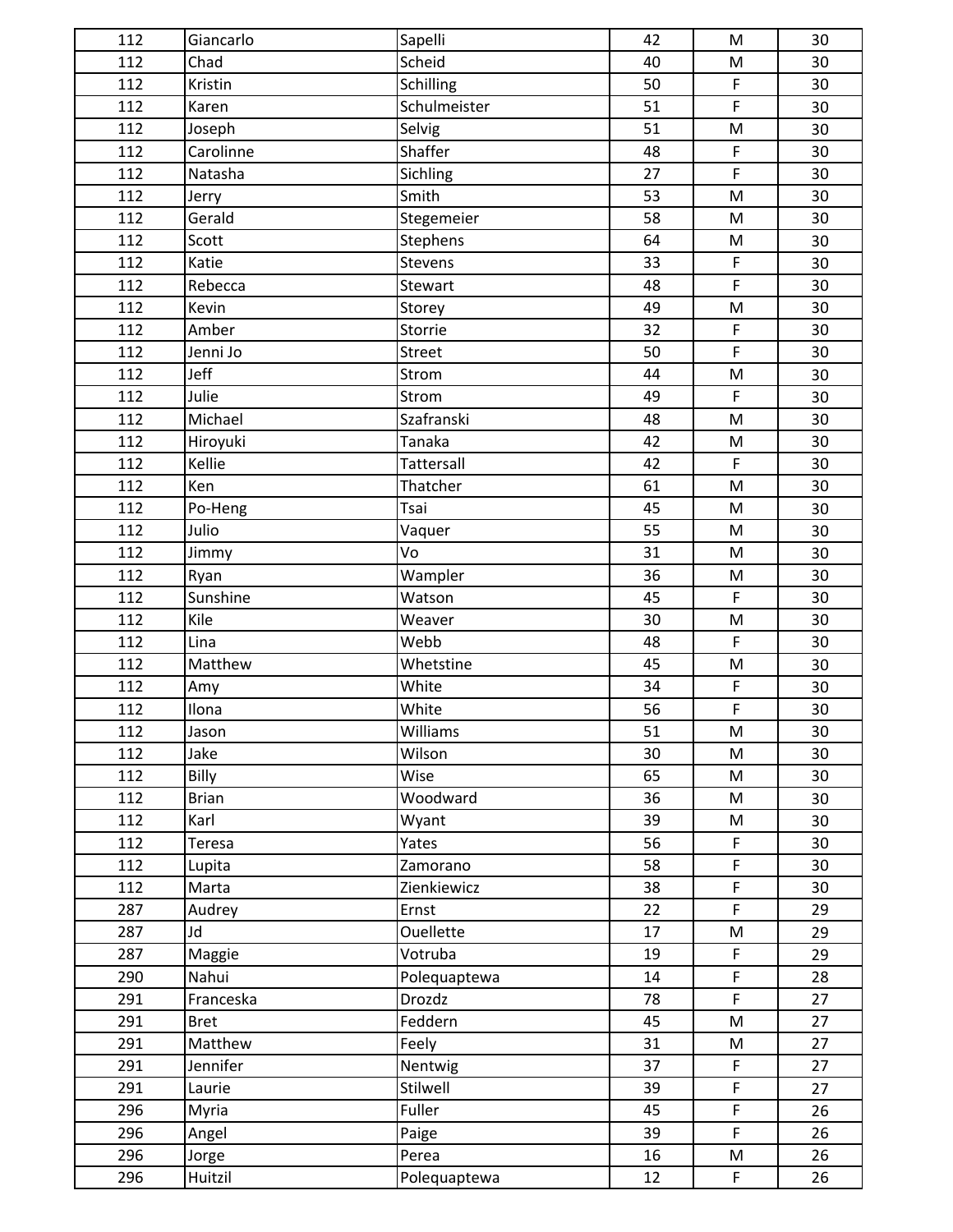| 296 | Nikishna        | Polequaptewa          | 40 | ${\sf M}$                                                                             | 26 |
|-----|-----------------|-----------------------|----|---------------------------------------------------------------------------------------|----|
| 296 | Jason           | Rozas                 | 16 | ${\sf M}$                                                                             | 26 |
| 296 | Marvin          | Winters               | 81 | ${\sf M}$                                                                             | 26 |
| 303 | Dulce           | Rodriguez             | 34 | $\mathsf F$                                                                           | 25 |
| 304 | Richard         | Arambula              | 57 | $\mathsf{M}% _{T}=\mathsf{M}_{T}\!\left( a,b\right) ,\ \mathsf{M}_{T}=\mathsf{M}_{T}$ | 24 |
| 304 | Dustin          | <b>Blunck</b>         | 34 | ${\sf M}$                                                                             | 24 |
| 304 | Hayley          | Huber                 | 30 | $\mathsf F$                                                                           | 24 |
| 304 | Kari            | Luedtke               | 54 | $\mathsf F$                                                                           | 24 |
| 304 | Jennifer        | Marstanovic           | 36 | $\overline{F}$                                                                        | 24 |
| 304 | <b>Bernie</b>   | Noe                   | 55 | $\mathsf{M}% _{T}=\mathsf{M}_{T}\!\left( a,b\right) ,\ \mathsf{M}_{T}=\mathsf{M}_{T}$ | 24 |
| 304 | Vic             | Peterson              | 72 | ${\sf M}$                                                                             | 24 |
| 311 | Chelsi          | Blair                 | 25 | $\mathsf F$                                                                           | 23 |
| 311 | William         | Carr                  | 52 | ${\sf M}$                                                                             | 23 |
| 311 | Colin           | Lehman                | 35 | ${\sf M}$                                                                             | 23 |
| 311 | Gretchen        | Lowery                | 53 | $\mathsf F$                                                                           | 23 |
| 311 | Kinsey          | Noe                   | 26 | $\mathsf F$                                                                           | 23 |
| 311 | Ali             | Veltri                | 35 | $\mathsf F$                                                                           | 23 |
| 311 | Liz             | Wilson                | 35 | $\mathsf F$                                                                           | 23 |
| 318 | Peter           | Chang                 | 17 | $\mathsf{M}% _{T}=\mathsf{M}_{T}\!\left( a,b\right) ,\ \mathsf{M}_{T}=\mathsf{M}_{T}$ | 22 |
| 318 | Shelby          | Harpole               | 31 | $\mathsf F$                                                                           | 22 |
| 320 | Tom             | Allison               | 32 | M                                                                                     | 21 |
| 320 | <b>Brendan</b>  | Cassin                | 24 | ${\sf M}$                                                                             | 21 |
| 320 | Melissa         | Demarco               | 21 | $\mathsf F$                                                                           | 21 |
| 320 | Kim             | Elarth                | 52 | $\mathsf F$                                                                           | 21 |
| 320 | Kristine (Kiki) | Gleason               | 49 | $\mathsf F$                                                                           | 21 |
| 320 | Patti           | Kuluris               | 64 | $\mathsf{F}$                                                                          | 21 |
| 320 | Wayne           | Lundquist             | 51 | $\mathsf{M}% _{T}=\mathsf{M}_{T}\!\left( a,b\right) ,\ \mathsf{M}_{T}=\mathsf{M}_{T}$ | 21 |
| 320 | Jeff            | Mossler               | 64 | ${\sf M}$                                                                             | 21 |
| 320 | Paul            | Sadorf                | 59 | ${\sf M}$                                                                             | 21 |
| 320 | Celena          | Thielen               | 28 | $\mathsf F$                                                                           | 21 |
| 320 | Jennifer        | Vij                   | 38 | $\mathsf F$                                                                           | 21 |
| 331 | Alex            | Aguilar               | 19 | $\mathsf{M}% _{T}=\mathsf{M}_{T}\!\left( a,b\right) ,\ \mathsf{M}_{T}=\mathsf{M}_{T}$ | 20 |
| 331 | Rob             | Aguilar               | 54 | ${\sf M}$                                                                             | 20 |
| 331 | Susan           | Aguilar               | 54 | $\mathsf F$                                                                           | 20 |
| 331 | Christine       | Austin                | 43 | $\mathsf F$                                                                           | 20 |
| 331 | Erin            | Benoit                | 46 | $\mathsf F$                                                                           | 20 |
| 331 | Emmanuel        | <b>Blanco Estrada</b> | 13 | M                                                                                     | 20 |
| 331 | Karyn           | Bloxham               | 30 | $\mathsf F$                                                                           | 20 |
| 331 | Denise          | <b>Boek</b>           | 60 | $\mathsf F$                                                                           | 20 |
| 331 | Juanita         | Bower                 | 77 | $\mathsf F$                                                                           | 20 |
| 331 | Kathryn         | <b>Brantley</b>       | 42 | $\mathsf F$                                                                           | 20 |
| 331 | Jessica         | <b>Brubaker</b>       | 39 | F                                                                                     | 20 |
| 331 | Nathaniel       | <b>Bush</b>           | 38 | M                                                                                     | 20 |
| 331 | Samantha        | Calca                 | 35 | F                                                                                     | 20 |
| 331 | Stacy           | Cardella              | 49 | $\mathsf F$                                                                           | 20 |
| 331 | Cynthia         | Chambers              | 37 | $\mathsf F$                                                                           | 20 |
| 331 | Colleen         | Chick                 | 68 | $\mathsf F$                                                                           | 20 |
| 331 | Wayne           | Chick                 | 69 | ${\sf M}$                                                                             | 20 |
| 331 | Eduardo         | China                 | 31 | M                                                                                     | 20 |
| 331 | Summer          | Comstock              | 30 | $\mathsf F$                                                                           | 20 |
| 331 | John            | Coney                 | 62 | M                                                                                     | 20 |
| 331 | Barb            | Coohey                | 56 | $\mathsf F$                                                                           | 20 |
|     |                 |                       |    |                                                                                       |    |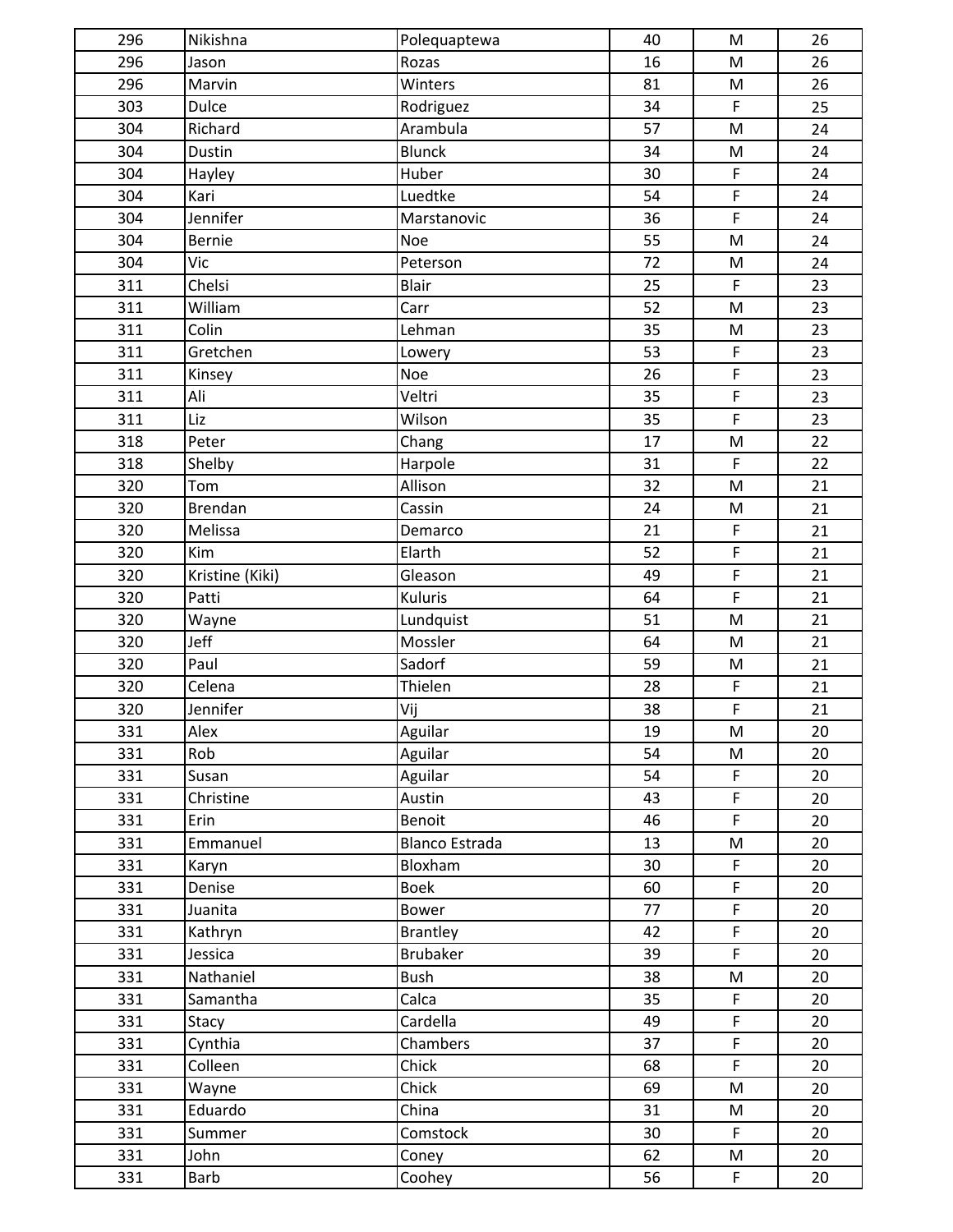| 331 | Hannah       | Cook-Kelley   | 29              | $\mathsf F$                                                                                                | 20 |
|-----|--------------|---------------|-----------------|------------------------------------------------------------------------------------------------------------|----|
| 331 | Zahlia       | Cronce-King   | 36              | F                                                                                                          | 20 |
| 331 | Penny        | Dechant       | 48              | $\mathsf F$                                                                                                | 20 |
| 331 | Stacy        | Dillier       | 32              | $\mathsf F$                                                                                                | 20 |
| 331 | Jeannine     | <b>Dinges</b> | 51              | $\overline{F}$                                                                                             | 20 |
| 331 | David        | <b>Duffek</b> | 17              | $\mathsf{M}% _{T}=\mathsf{M}_{T}\!\left( a,b\right) ,\ \mathsf{M}_{T}=\mathsf{M}_{T}$                      | 20 |
| 331 | Kris         | Eagles        | 36              | ${\sf M}$                                                                                                  | 20 |
| 331 | Kathryn      | Eddy          | 32              | $\mathsf F$                                                                                                | 20 |
| 331 | Michael      | Esteves       | 46              | ${\sf M}$                                                                                                  | 20 |
| 331 | Colleen      | Eyssautier    | 43              | $\mathsf F$                                                                                                | 20 |
| 331 | Vail         | Eyssautier    | 6               | $\mathsf F$                                                                                                | 20 |
| 331 | Monica       | Ferguson      | 26              | $\mathsf F$                                                                                                | 20 |
| 331 | Andrea       | Filippino     | 47              | $\mathsf F$                                                                                                | 20 |
| 331 | Kelly        | Finnegan      | 31              | $\overline{F}$                                                                                             | 20 |
| 331 | Denise       | Flores        | 48              | $\mathsf F$                                                                                                | 20 |
| 331 | Victoria     | Forbis        | 38              | $\mathsf F$                                                                                                | 20 |
| 331 | Joel         | Foreman       | 35              | ${\sf M}$                                                                                                  | 20 |
| 331 | Tatum        | Foreman       | 28              | $\mathsf F$                                                                                                | 20 |
| 331 | Aubrey       | Foulds        | 32              | $\mathsf F$                                                                                                | 20 |
| 331 | Josh         | Fowler        | 15              | $\mathsf{M}% _{T}=\mathsf{M}_{T}\!\left( a,b\right) ,\ \mathsf{M}_{T}=\mathsf{M}_{T}$                      | 20 |
| 331 | Kassidy      | Fowler        | 11              | $\mathsf F$                                                                                                | 20 |
| 331 | Kaylee       | Fowler        | 18              | $\mathsf F$                                                                                                | 20 |
| 331 | Keith        | Fowler        | 44              | $\mathsf{M}% _{T}=\mathsf{M}_{T}\!\left( a,b\right) ,\ \mathsf{M}_{T}=\mathsf{M}_{T}$                      | 20 |
| 331 | <b>Brian</b> | Freund        | 47              | ${\sf M}$                                                                                                  | 20 |
| 331 | Stefan       | Gibson        | 31              | ${\sf M}$                                                                                                  | 20 |
| 331 | Tushar       | Goyal         | 37              | ${\sf M}$                                                                                                  | 20 |
| 331 | Amy          | Gravesande    | 36              | $\mathsf F$                                                                                                | 20 |
| 331 | Andy         | Greenfield    | 52              | ${\sf M}$                                                                                                  | 20 |
| 331 | Pat          | Grenci        | 58              | $\mathsf F$                                                                                                | 20 |
| 331 | Tim          | Hagen         | 48              | ${\sf M}$                                                                                                  | 20 |
| 331 | Lea          | Hake          | 28              | $\mathsf F$                                                                                                | 20 |
| 331 | Brendan      | Haney         | $\overline{28}$ | $\mathsf{M}% _{T}=\mathsf{M}_{T}\!\left( a,b\right) ,\ \mathsf{M}_{T}=\mathsf{M}_{T}$                      | 20 |
| 331 | Greg         | Hardesty      | 63              | M                                                                                                          | 20 |
| 331 | Savannah     | Havier        | 35              | F                                                                                                          | 20 |
| 331 | Amanda       | Isham         | 28              | $\mathsf F$                                                                                                | 20 |
| 331 | Michelle     | James         | 41              | $\mathsf F$                                                                                                | 20 |
| 331 | Andres       | Jaramillo     | 36              | M                                                                                                          | 20 |
| 331 | Franchesca   | Johnson       | 35              | $\mathsf F$                                                                                                | 20 |
| 331 | Ashley       | Jones         | 36              | $\mathsf F$                                                                                                | 20 |
| 331 | Cynthia      | Kee           | 55              | $\mathsf F$                                                                                                | 20 |
| 331 | Christopher  | Klimek        | 51              | $\mathsf{M}% _{T}=\mathsf{M}_{T}\!\left( a,b\right) ,\ \mathsf{M}_{T}=\mathsf{M}_{T}\!\left( a,b\right) ,$ | 20 |
| 331 | Tierney      | Komperda      | 26              | $\mathsf F$                                                                                                | 20 |
| 331 | Anthony      | Konechnik     | 32              | ${\sf M}$                                                                                                  | 20 |
| 331 | John         | Konugres      | 57              | ${\sf M}$                                                                                                  | 20 |
| 331 | Robert       | Larson        | 47              | M                                                                                                          | 20 |
| 331 | ashley       | larue         | 34              | $\mathsf F$                                                                                                | 20 |
| 331 | Amber        | Larussa       | 43              | F                                                                                                          | 20 |
| 331 | Douglas      | Larussa       | 41              | M                                                                                                          | 20 |
| 331 | Leslie       | Mabbott       | 46              | $\mathsf F$                                                                                                | 20 |
| 331 | Bob          | Marabella     | 60              | M                                                                                                          | 20 |
| 331 | Jenn         | Mathews       | 43              | $\mathsf F$                                                                                                | 20 |
| 331 | Charlene     | May           | 55              | $\mathsf F$                                                                                                | 20 |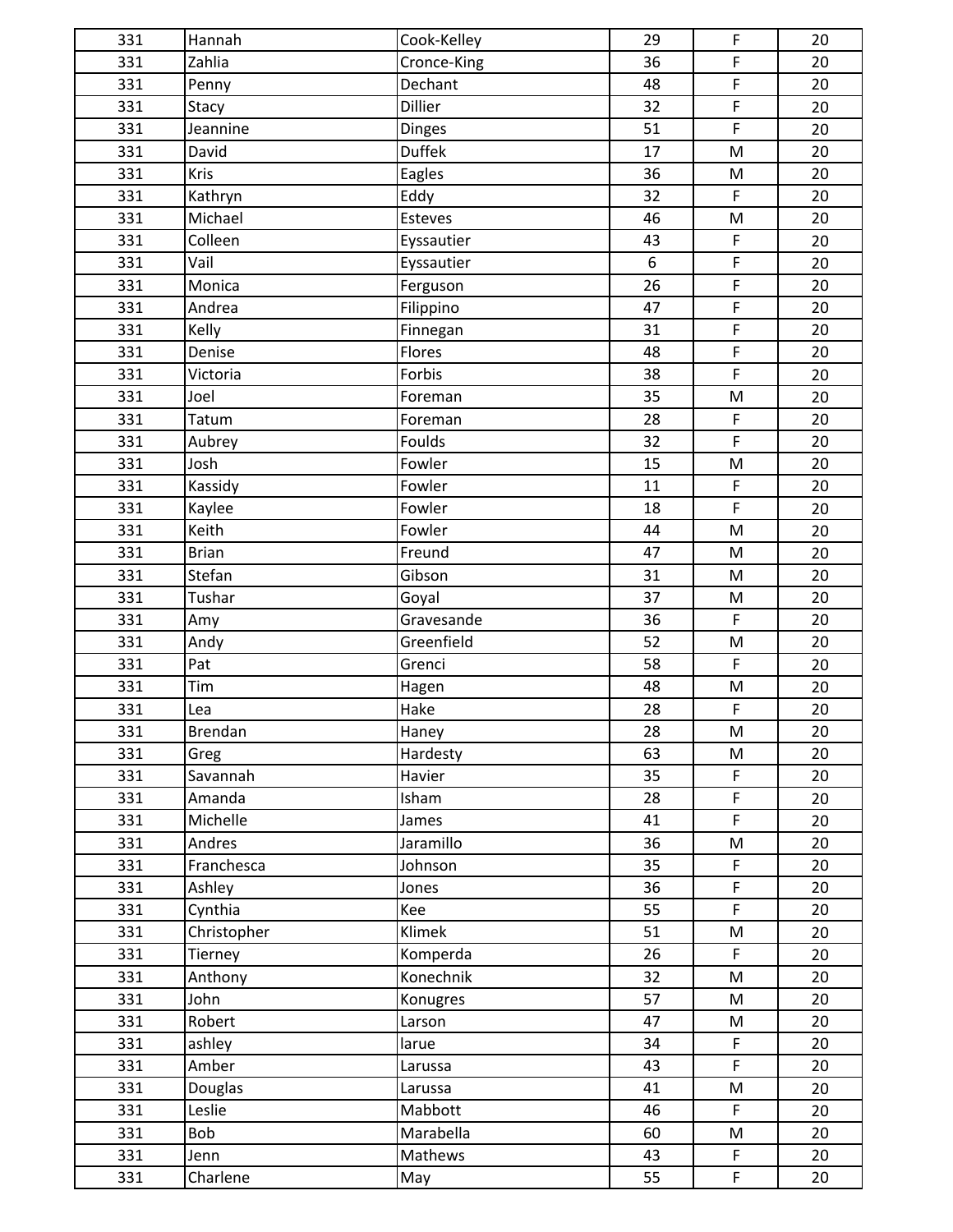| 331 | Roy            | Mcgrath        | 54 | M                                                                                     | 20 |
|-----|----------------|----------------|----|---------------------------------------------------------------------------------------|----|
| 331 | Sallie         | Mclees         | 29 | $\mathsf F$                                                                           | 20 |
| 331 | April          | <b>Meadows</b> | 23 | $\mathsf F$                                                                           | 20 |
| 331 | Michael        | Militello      | 50 | ${\sf M}$                                                                             | 20 |
| 331 | Michael        | Miller         | 39 | ${\sf M}$                                                                             | 20 |
| 331 | Devon          | <b>Millis</b>  | 30 | $\mathsf F$                                                                           | 20 |
| 331 | Dave           | Minster        | 35 | $\mathsf{M}% _{T}=\mathsf{M}_{T}\!\left( a,b\right) ,\ \mathsf{M}_{T}=\mathsf{M}_{T}$ | 20 |
| 331 | Alfredo        | Miranda        | 37 | M                                                                                     | 20 |
| 331 | Erika          | Missman        | 35 | $\mathsf F$                                                                           | 20 |
| 331 | Lindsey        | Motley         | 42 | $\mathsf{F}$                                                                          | 20 |
| 331 | Steve          | Narro          | 46 | ${\sf M}$                                                                             | 20 |
| 331 | Mark           | Nicotera       | 60 | ${\sf M}$                                                                             | 20 |
| 331 | Kandice        | <b>Norris</b>  | 44 | $\mathsf F$                                                                           | 20 |
| 331 | Kelly          | O'Hara         | 50 | $\mathsf F$                                                                           | 20 |
| 331 | Kimberly       | Osesky         | 32 | $\mathsf F$                                                                           | 20 |
| 331 | Sarah          | Palestrant     | 42 | $\mathsf F$                                                                           | 20 |
| 331 | Ernie          | Palomino       | 46 | ${\sf M}$                                                                             | 20 |
| 331 | Teresa         | Parker         | 61 | $\mathsf F$                                                                           | 20 |
| 331 | Leanne         | Parshall       | 45 | $\overline{F}$                                                                        | 20 |
| 331 | Riggins        | Patel          | 10 | $\mathsf{M}% _{T}=\mathsf{M}_{T}\!\left( a,b\right) ,\ \mathsf{M}_{T}=\mathsf{M}_{T}$ | 20 |
| 331 | Yolanda        | Polequaptewa   | 40 | $\mathsf F$                                                                           | 20 |
| 331 | <b>Bridget</b> | Powers         | 32 | $\mathsf F$                                                                           | 20 |
| 331 | Cindy          | Quirarte       | 61 | $\mathsf F$                                                                           | 20 |
| 331 | Jennifer       | Rincon         | 35 | $\mathsf F$                                                                           | 20 |
| 331 | Desiree        | Rosado         | 51 | $\mathsf F$                                                                           | 20 |
| 331 | Rachel         | Ross           | 53 | $\mathsf{F}$                                                                          | 20 |
| 331 | Greyson        | Ruiz           | 10 | ${\sf M}$                                                                             | 20 |
| 331 | Kelly          | Sanders        | 48 | $\mathsf F$                                                                           | 20 |
| 331 | Alexander      | Schellekens    | 59 | ${\sf M}$                                                                             | 20 |
| 331 | Heidi          | Schmidt        | 38 | $\mathsf F$                                                                           | 20 |
| 331 | Michael        | Schmidt        | 38 | M                                                                                     | 20 |
| 331 | Jennifer       | Scott          | 43 | F                                                                                     | 20 |
| 331 | Nadia          | Scott          | 30 | F                                                                                     | 20 |
| 331 | Molly          | <b>Simmons</b> | 42 | F                                                                                     | 20 |
| 331 | Carla          | Simon          | 34 | $\mathsf F$                                                                           | 20 |
| 331 | <b>Brian</b>   | Soto           | 46 | M                                                                                     | 20 |
| 331 | Megan          | Spanier        | 31 | $\mathsf F$                                                                           | 20 |
| 331 | Mikel          | Steinfeld      | 40 | M                                                                                     | 20 |
| 331 | Atwater        | Stephanie      | 36 | F                                                                                     | 20 |
| 331 | Melvin         | Stove          | 48 | M                                                                                     | 20 |
| 331 | Andrea         | Sullivan       | 41 | $\mathsf F$                                                                           | 20 |
| 331 | David          | Suman          | 35 | M                                                                                     | 20 |
| 331 | Leah           | <b>Thomas</b>  | 30 | $\mathsf F$                                                                           | 20 |
| 331 | Mallory        | Thomas         | 36 | $\mathsf F$                                                                           | 20 |
| 331 | Kelli          | <b>Tyler</b>   | 28 | $\mathsf F$                                                                           | 20 |
| 331 | <b>Brock</b>   | Ungvarsky      | 33 | M                                                                                     | 20 |
| 331 | Julie          | Valentine      | 59 | $\mathsf F$                                                                           | 20 |
| 331 | Kelly          | Wallace        | 53 | $\mathsf F$                                                                           | 20 |
| 331 | Linda          | Wenneborg      | 54 | $\mathsf F$                                                                           | 20 |
| 331 | Tracy          | White          | 57 | $\mathsf F$                                                                           | 20 |
| 331 | Todd           | Zanti          | 49 | M                                                                                     | 20 |
| 455 | Callin         | Farr           | 14 | M                                                                                     | 19 |
|     |                |                |    |                                                                                       |    |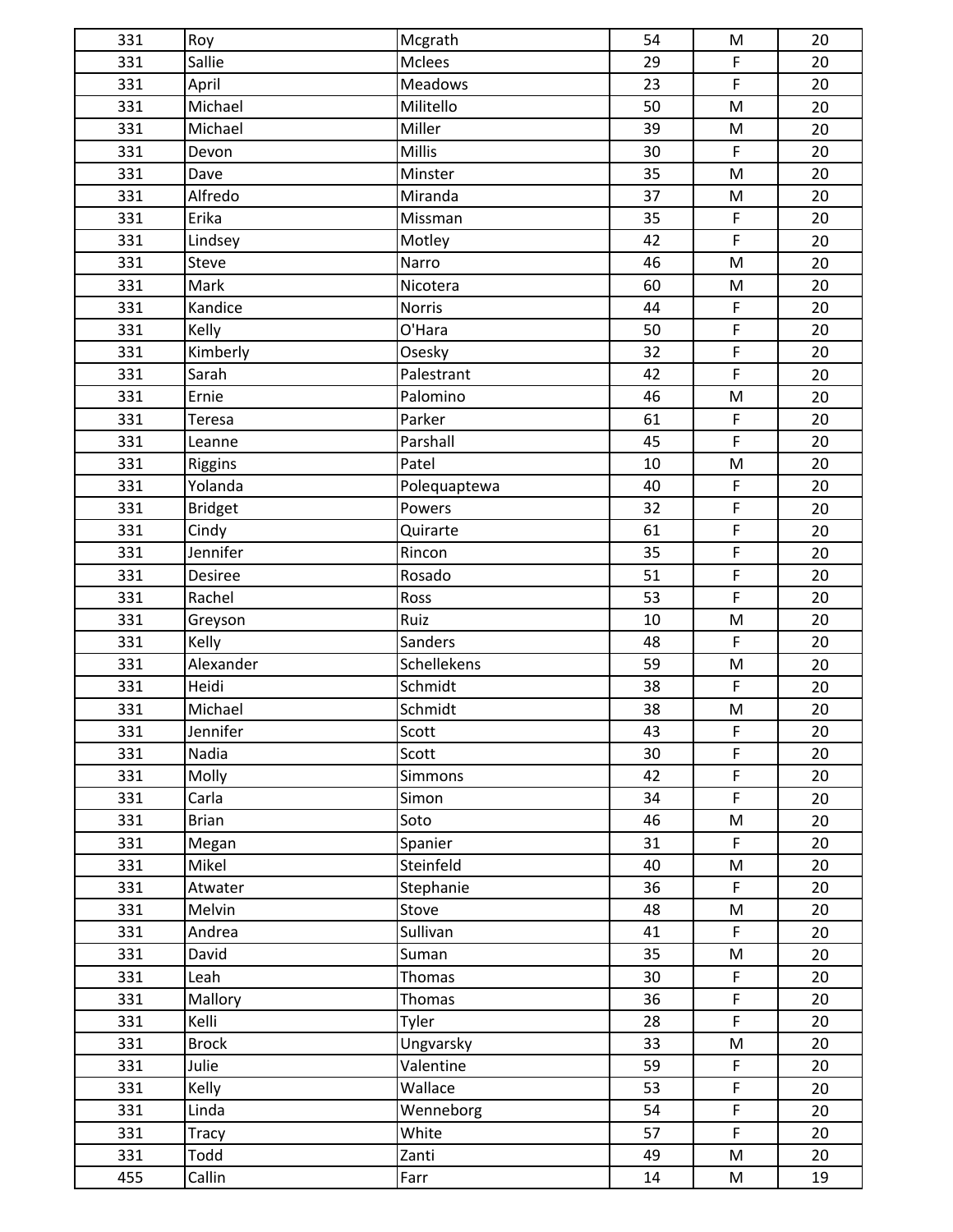| 455 | Ricardo      | Uscola         | 14 | $\mathsf{M}% _{T}=\mathsf{M}_{T}\!\left( a,b\right) ,\ \mathsf{M}_{T}=\mathsf{M}_{T}$                      | 19 |
|-----|--------------|----------------|----|------------------------------------------------------------------------------------------------------------|----|
| 457 | Gary         | Arnold         | 75 | ${\sf M}$                                                                                                  | 17 |
| 457 | <b>Blake</b> | <b>Bullock</b> | 53 | ${\sf M}$                                                                                                  | 17 |
| 457 | Jeff         | Campbell       | 48 | M                                                                                                          | 17 |
| 457 | Tim          | Corcoran       | 77 | $\mathsf{M}% _{T}=\mathsf{M}_{T}\!\left( a,b\right) ,\ \mathsf{M}_{T}=\mathsf{M}_{T}$                      | 17 |
| 457 | Maria        | Day            | 54 | $\mathsf F$                                                                                                | 17 |
| 457 | Bob          | Doyle          | 74 | ${\sf M}$                                                                                                  | 17 |
| 457 | Marcela      | Garay          | 36 | $\mathsf F$                                                                                                | 17 |
| 457 | Weston       | Hogue          | 10 | ${\sf M}$                                                                                                  | 17 |
| 457 | Ivy          | Kusler         | 46 | $\mathsf F$                                                                                                | 17 |
| 457 | Bethany      | Lamy           | 28 | F                                                                                                          | 17 |
| 457 | Ginny        | Lucarelli      | 72 | $\mathsf F$                                                                                                | 17 |
| 457 | Jennifer     | Monson         | 54 | $\mathsf F$                                                                                                | 17 |
| 457 | John         | Mungai-Kimani  | 41 | ${\sf M}$                                                                                                  | 17 |
| 457 | Jorge        | Rodriguez      | 10 | $\mathsf{M}% _{T}=\mathsf{M}_{T}\!\left( a,b\right) ,\ \mathsf{M}_{T}=\mathsf{M}_{T}$                      | 17 |
| 457 | Julius       | Schillinger    | 75 | ${\sf M}$                                                                                                  | 17 |
| 457 | Dana         | Schmitt        | 51 | $\mathsf F$                                                                                                | 17 |
| 457 | Sarah        | Silber         | 30 | $\mathsf F$                                                                                                | 17 |
| 457 | Brittney     | Soenen         | 35 | $\mathsf F$                                                                                                | 17 |
| 457 | Carly        | Ybarra         | 17 | $\mathsf F$                                                                                                | 17 |
| 476 | Tate         | Ackerman       | 44 | M                                                                                                          | 15 |
| 476 | Evan         | Benally        | 16 | ${\sf M}$                                                                                                  | 15 |
| 476 | Grace        | Benson         | 21 | $\mathsf F$                                                                                                | 15 |
| 476 | Ryan         | Boldan         | 51 | ${\sf M}$                                                                                                  | 15 |
| 476 | Peter        | <b>Boyle</b>   | 33 | M                                                                                                          | 15 |
| 476 | Cheryl       | <b>Brock</b>   | 68 | $\mathsf F$                                                                                                | 15 |
| 476 | Darren       | Chugg          | 46 | ${\sf M}$                                                                                                  | 15 |
| 476 | Mary         | Diver          | 68 | $\mathsf F$                                                                                                | 15 |
| 476 | Adolfo       | Figueroa       | 50 | ${\sf M}$                                                                                                  | 15 |
| 476 | Kelly        | Graham         | 28 | $\mathsf F$                                                                                                | 15 |
| 476 | Liam         | Hack           | 13 | M                                                                                                          | 15 |
| 476 | Doug         | Hall           | 60 | M                                                                                                          | 15 |
| 476 | Connor       | Isham          | 28 | ${\sf M}$                                                                                                  | 15 |
| 476 | Lisa         | Kravetz        | 59 | $\mathsf F$                                                                                                | 15 |
| 476 | Lydia        | Leeman         | 13 | $\mathsf F$                                                                                                | 15 |
| 476 | George       | Lind           | 44 | M                                                                                                          | 15 |
| 476 | Jennifer     | Lozano         | 32 | $\mathsf F$                                                                                                | 15 |
| 476 | Tony         | Lucarelli      | 70 | $\mathsf{M}% _{T}=\mathsf{M}_{T}\!\left( a,b\right) ,\ \mathsf{M}_{T}=\mathsf{M}_{T}\!\left( a,b\right) ,$ | 15 |
| 476 | Shirley      | Mercier        | 47 | $\mathsf F$                                                                                                | 15 |
| 476 | Chas         | Metz           | 28 | M                                                                                                          | 15 |
| 476 | Kevin        | Morris         | 65 | M                                                                                                          | 15 |
| 476 | Camille      | Noe            | 29 | $\mathsf F$                                                                                                | 15 |
| 476 | Elvis        | Rivera         | 31 | M                                                                                                          | 15 |
| 476 | Dylan        | Rodriguez      | 9  | ${\sf M}$                                                                                                  | 15 |
| 476 | Anna         | Schettino      | 54 | F.                                                                                                         | 15 |
| 476 | Connor       | Spelrem        | 10 | M                                                                                                          | 15 |
| 476 | William      | Vesely         | 67 | M                                                                                                          | 15 |
| 476 | David        | Weissman       | 53 | M                                                                                                          | 15 |
| 476 | Noah         | Wesson         | 16 | ${\sf M}$                                                                                                  | 15 |
| 505 | Josef        | Iker           | 14 | M                                                                                                          | 14 |
| 506 | Drew         | Allison        | 34 | M                                                                                                          | 13 |
| 506 | Jason        | <b>Barth</b>   | 26 | M                                                                                                          | 13 |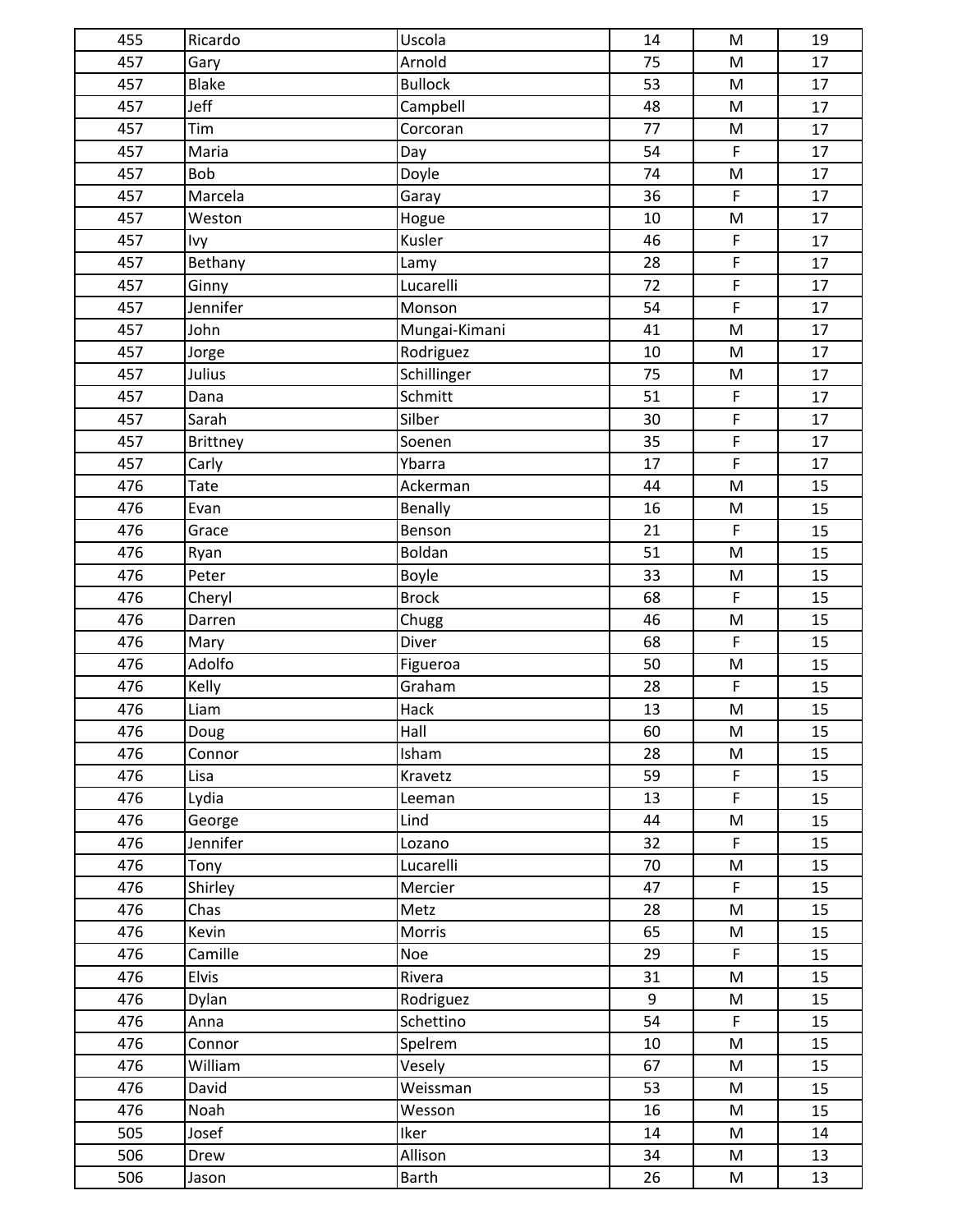| 506 | Cedric         | Benally         | 11    | M                                                                                     | 13 |
|-----|----------------|-----------------|-------|---------------------------------------------------------------------------------------|----|
| 506 | Sheri          | Camp            | 69    | $\mathsf F$                                                                           | 13 |
| 506 | Joe            | Cordero         | 84    | ${\sf M}$                                                                             | 13 |
| 506 | Alec           | <b>Davies</b>   | 26    | ${\sf M}$                                                                             | 13 |
| 506 | Justin         | Delp            | 40    | $\mathsf{M}% _{T}=\mathsf{M}_{T}\!\left( a,b\right) ,\ \mathsf{M}_{T}=\mathsf{M}_{T}$ | 13 |
| 506 | Superkitty     | Desimone        | 62    | $\mathsf F$                                                                           | 13 |
| 506 | Patrick        | Dolan           | 50    | ${\sf M}$                                                                             | 13 |
| 506 | Crystal        | Easton          | 33    | $\mathsf F$                                                                           | 13 |
| 506 | Connor         | Hack            | 23    | ${\sf M}$                                                                             | 13 |
| 506 | Jewel          | Haskan          | 23    | $\mathsf F$                                                                           | 13 |
| 506 | Kristi         | Laubenthal      | 40    | $\mathsf F$                                                                           | 13 |
| 506 | Logan          | Lombardi        | $9\,$ | M                                                                                     | 13 |
| 506 | John           | Main            | 72    | M                                                                                     | 13 |
| 506 | Elizabeth      | Medina          | 16    | $\mathsf F$                                                                           | 13 |
| 506 | <b>Brent</b>   | Meek            | 54    | M                                                                                     | 13 |
| 506 | David          | Palomo          | 63    | ${\sf M}$                                                                             | 13 |
| 506 | <b>Brian</b>   | Pfingstl        | 48    | ${\sf M}$                                                                             | 13 |
| 506 | Valerie        | Ulery           | 65    | $\mathsf F$                                                                           | 13 |
| 506 | William        | Vera            | 29    | $\mathsf{M}% _{T}=\mathsf{M}_{T}\!\left( a,b\right) ,\ \mathsf{M}_{T}=\mathsf{M}_{T}$ | 13 |
| 506 | Stephon        | Wiles           | 18    | ${\sf M}$                                                                             | 13 |
| 506 | Matthew        | Woods           | 45    | M                                                                                     | 13 |
| 506 | Jessica        | Wyeth           | 33    | $\mathsf F$                                                                           | 13 |
| 530 | Eddie          | Campbell        | 16    | $\mathsf{M}% _{T}=\mathsf{M}_{T}\!\left( a,b\right) ,\ \mathsf{M}_{T}=\mathsf{M}_{T}$ | 12 |
| 531 | <b>Brandy</b>  | Altstadter      | 49    | $\mathsf F$                                                                           | 11 |
| 531 | David          | <b>Bushman</b>  | 61    | ${\sf M}$                                                                             | 11 |
| 531 | Mandi          | Clark           | 28    | $\mathsf F$                                                                           | 11 |
| 531 | Karmen         | Corral          | 61    | $\overline{F}$                                                                        | 11 |
| 531 | Kari           | De Jong         | 44    | $\mathsf F$                                                                           | 11 |
| 531 | <b>Braxton</b> | Eastin          | 10    | M                                                                                     | 11 |
| 531 | John           | Fitzharris      | 75    | ${\sf M}$                                                                             | 11 |
| 531 | Jesus          | Garcia          | 32    | ${\sf M}$                                                                             | 11 |
| 531 | Camryn         | Glasco          | 23    | F                                                                                     | 11 |
| 531 | Daryl          | Grassel         | 34    | $\mathsf F$                                                                           | 11 |
| 531 | Raegen         | Heckert         | 15    | $\mathsf F$                                                                           | 11 |
| 531 | Kristin        | Hernandez       | 41    | $\mathsf F$                                                                           | 11 |
| 531 | Himaja         | Jonnakuti       | 17    | $\mathsf F$                                                                           | 11 |
| 531 | Craig          | Justman         | 49    | ${\sf M}$                                                                             | 11 |
| 531 | Michael        | Martin          | 29    | ${\sf M}$                                                                             | 11 |
| 531 | <b>Brian</b>   | McCluskey       | 22    | M                                                                                     | 11 |
| 531 | Mike           | Soehl           | 51    | M                                                                                     | 11 |
| 531 | Summer         | St Clair Gipson | 44    | $\mathsf F$                                                                           | 11 |
| 549 | Jun            | Abad            | 50    | ${\sf M}$                                                                             | 10 |
| 549 | Fareed         | Abou-haidai     | 62    | M                                                                                     | 10 |
| 549 | Anna           | Akridge         | 35    | $\mathsf F$                                                                           | 10 |
| 549 | <b>Brice</b>   | Akridge         | 45    | M                                                                                     | 10 |
| 549 | Janessa        | Aldridge        | 29    | $\mathsf F$                                                                           | 10 |
| 549 | Laura          | Alfonso         | 30    | $\mathsf F$                                                                           | 10 |
| 549 | David          | Alltop          | 62    | ${\sf M}$                                                                             | 10 |
| 549 | <b>Becky</b>   | Amstutz         | 40    | $\mathsf F$                                                                           | 10 |
| 549 | Iryna          | Andreyeva       | 42    | $\mathsf F$                                                                           | 10 |
| 549 | Kirsten        | Arciniega       | 36    | $\mathsf F$                                                                           | 10 |
| 549 | Kimberly       | Armstrong       | 42    | $\mathsf F$                                                                           | 10 |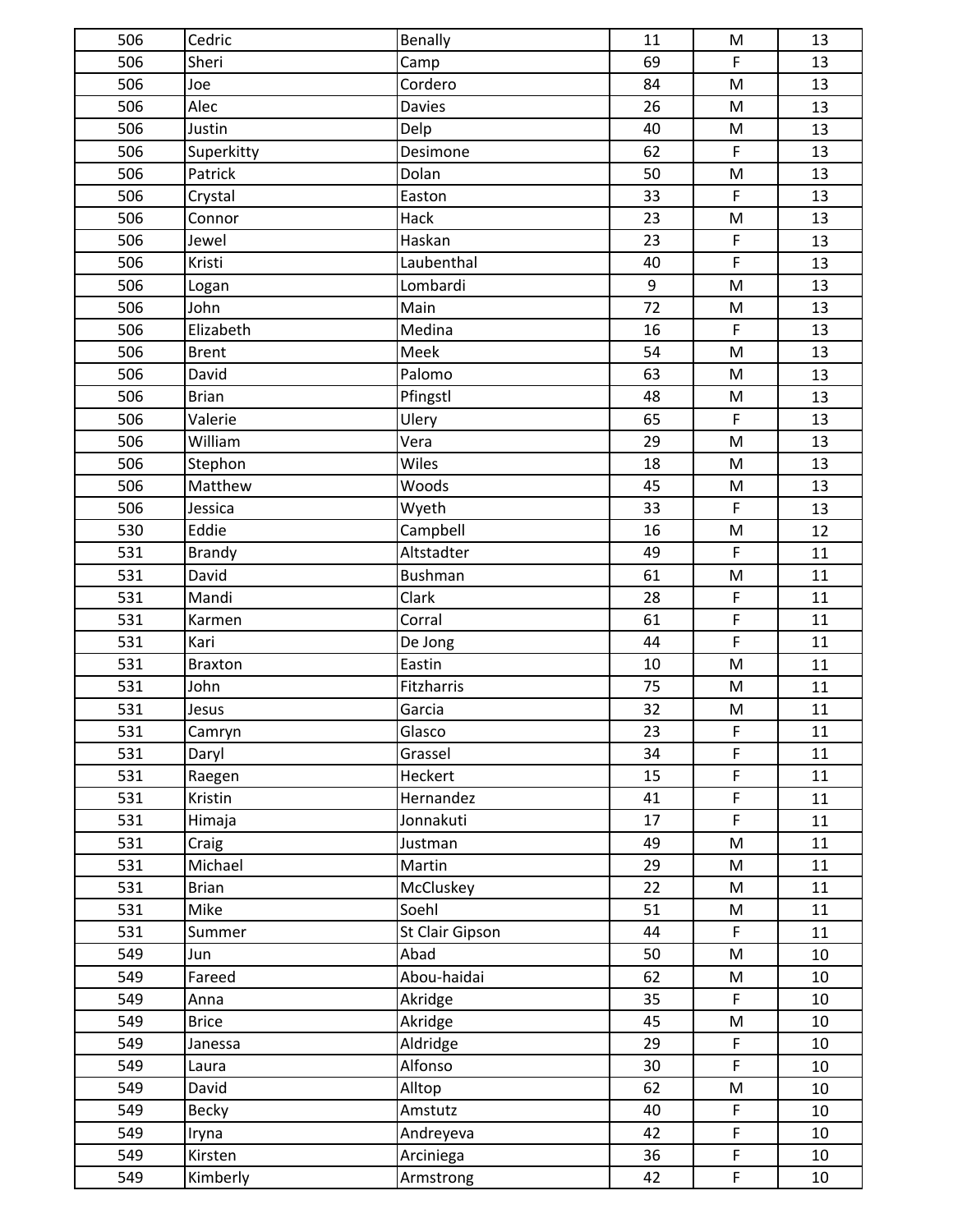| 549 | Tony         | Asbell                 | 56              | M                                                                                     | 10 |
|-----|--------------|------------------------|-----------------|---------------------------------------------------------------------------------------|----|
| 549 | Craig        | Aspden                 | 51              | M                                                                                     | 10 |
| 549 | Max          | Aspden                 | 16              | M                                                                                     | 10 |
| 549 | Stephanie    | Atwater                | 36              | $\mathsf F$                                                                           | 10 |
| 549 | Rosa         | Azul                   | 62              | $\overline{F}$                                                                        | 10 |
| 549 | Isabel       | <b>Ballester</b>       | 34              | $\mathsf F$                                                                           | 10 |
| 549 | Ramon        | Ballester              | 44              | M                                                                                     | 10 |
| 549 | <b>Brent</b> | <b>Barkett</b>         | 40              | M                                                                                     | 10 |
| 549 | Jason        | <b>Barr</b>            | 50              | M                                                                                     | 10 |
| 549 | Gabrielle    | <b>Barrett</b>         | 34              | $\mathsf F$                                                                           | 10 |
| 549 | Richard      | <b>Beck</b>            | 45              | $\mathsf{M}% _{T}=\mathsf{M}_{T}\!\left( a,b\right) ,\ \mathsf{M}_{T}=\mathsf{M}_{T}$ | 10 |
| 549 | Chelsea      | Benally                | 32              | $\mathsf F$                                                                           | 10 |
| 549 | Jimmy        | Benally                | 61              | M                                                                                     | 10 |
| 549 | Amanda       | Bennett                | 29              | $\mathsf F$                                                                           | 10 |
| 549 | Timothy      | Benoit                 | 45              | M                                                                                     | 10 |
| 549 | Mark         | Benson                 | 50              | M                                                                                     | 10 |
| 549 | Marie        | <b>Bernard Johnson</b> | 46              | F                                                                                     | 10 |
| 549 | Heidrun      | Bisanz                 | 67              | $\mathsf F$                                                                           | 10 |
| 549 | Sara         | Blankemeyer            | 38              | $\mathsf F$                                                                           | 10 |
| 549 | Richard      | <b>Boberg</b>          | 53              | M                                                                                     | 10 |
| 549 | Jeff         | Boehm                  | 50              | M                                                                                     | 10 |
| 549 | Jennifer     | Brannon                | 50              | $\mathsf F$                                                                           | 10 |
| 549 | Wade         | Brannon                | 52              | M                                                                                     | 10 |
| 549 | Katie        | <b>Brantley</b>        | 42              | $\mathsf F$                                                                           | 10 |
| 549 | Ronald       | <b>Brennan</b>         | 75              | M                                                                                     | 10 |
| 549 | Natalie      | Brewster               | 31              | $\mathsf F$                                                                           | 10 |
| 549 | Randy        | <b>Briggs</b>          | 60              | ${\sf M}$                                                                             | 10 |
| 549 | Ellie        | <b>Bryant</b>          | 11              | $\mathsf F$                                                                           | 10 |
| 549 | Brianna      | <b>Burdette</b>        | 28              | $\mathsf F$                                                                           | 10 |
| 549 | Jeep         | <b>Burke</b>           | 51              | M                                                                                     | 10 |
| 549 | Linley       | Cable                  | 39              | F                                                                                     | 10 |
| 549 | Barbara      | Caldwell               | $\overline{57}$ | $\mathsf F$                                                                           | 10 |
| 549 | Holly        | Caliendo               | 33              | $\mathsf{F}$                                                                          | 10 |
| 549 | Lisa-Marie   | Carlson                | 41              | $\mathsf F$                                                                           | 10 |
| 549 | Luke         | Carr                   | 16              | M                                                                                     | 10 |
| 549 | Erika        | Castro                 | 47              | $\mathsf F$                                                                           | 10 |
| 549 | Ben          | Chambers               | 31              | M                                                                                     | 10 |
| 549 | Cierra       | Charley                | 20              | $\mathsf F$                                                                           | 10 |
| 549 | Amanda       | Chase                  | 37              | $\mathsf{F}$                                                                          | 10 |
| 549 | Karthik      | Chinnasami             | 40              | M                                                                                     | 10 |
| 549 | Meghan       | Connealy               | 41              | $\mathsf F$                                                                           | 10 |
| 549 | Thomas       | Connolly               | 34              | M                                                                                     | 10 |
| 549 | Cristabel    | Cordova                | 46              | $\mathsf F$                                                                           | 10 |
| 549 | Wendy        | Costello               | 48              | $\mathsf{F}$                                                                          | 10 |
| 549 | kayla        | couture                | 34              | $\mathsf F$                                                                           | 10 |
| 549 | Cary         | Crane                  | 28              | $\mathsf F$                                                                           | 10 |
| 549 | Russell      | Crane                  | 29              | M                                                                                     | 10 |
| 549 | Rodney       | Crase                  | 63              | M                                                                                     | 10 |
| 549 | Jason        | Crawford               | 39              | M                                                                                     | 10 |
| 549 | Phillip      | Cross                  | 27              | M                                                                                     | 10 |
| 549 | Nader        | Dahdal                 | 36              | M                                                                                     | 10 |
| 549 | Jen          | Davies                 | 33              | F                                                                                     | 10 |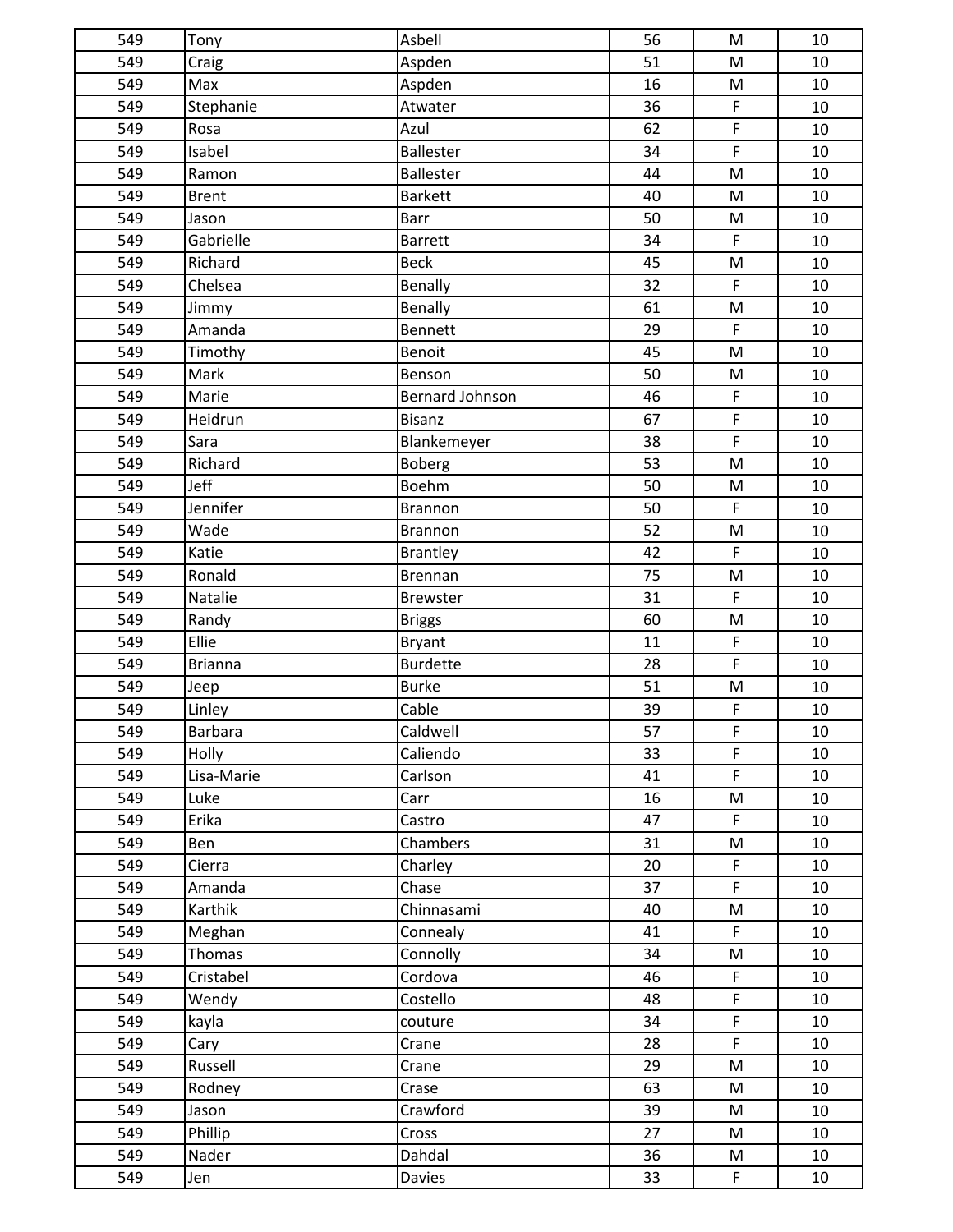| 549 | Anna           | Davis     | 39 | $\mathsf F$                                                                           | 10 |
|-----|----------------|-----------|----|---------------------------------------------------------------------------------------|----|
| 549 | Greg           | Davis     | 66 | M                                                                                     | 10 |
| 549 | Arthur         | Day       | 57 | M                                                                                     | 10 |
| 549 | Lisa           | Dean      | 56 | $\mathsf F$                                                                           | 10 |
| 549 | <b>Brandon</b> | Dente     | 40 | M                                                                                     | 10 |
| 549 | Monique        | Despres   | 45 | $\mathsf F$                                                                           | 10 |
| 549 | Melissa        | Dewees    | 45 | $\mathsf F$                                                                           | 10 |
| 549 | Luc            | Ducrocq   | 56 | M                                                                                     | 10 |
| 549 | Jody           | Dutra     | 27 | $\mathsf F$                                                                           | 10 |
| 549 | Madeleine      | Ebeling   | 34 | $\mathsf F$                                                                           | 10 |
| 549 | Ashley         | Ebenhoch  | 38 | $\mathsf F$                                                                           | 10 |
| 549 | Jennifer       | Eberts    | 37 | $\mathsf F$                                                                           | 10 |
| 549 | Claire         | Eichmann  | 27 | $\mathsf F$                                                                           | 10 |
| 549 | Lucinda        | Elliott   | 39 | $\mathsf F$                                                                           | 10 |
| 549 | Steven         | Emory     | 49 | M                                                                                     | 10 |
| 549 | John           | Faris     | 57 | M                                                                                     | 10 |
| 549 | Hillary        | Feher     | 36 | $\mathsf F$                                                                           | 10 |
| 549 | Ligen          | Feller    | 43 | $\mathsf F$                                                                           | 10 |
| 549 | Cheryl         | Ferguson  | 62 | $\overline{F}$                                                                        | 10 |
| 549 | Michael        | Ferguson  | 26 | $\mathsf{M}% _{T}=\mathsf{M}_{T}\!\left( a,b\right) ,\ \mathsf{M}_{T}=\mathsf{M}_{T}$ | 10 |
| 549 | James          | Finley    | 45 | M                                                                                     | 10 |
| 549 | Michael        | Fisher    | 47 | M                                                                                     | 10 |
| 549 | Flora          | Fong      | 59 | $\mathsf F$                                                                           | 10 |
| 549 | Aquera         | Forquer   | 27 | $\mathsf F$                                                                           | 10 |
| 549 | Ray            | Foss      | 62 | M                                                                                     | 10 |
| 549 | Jennifer       | Frazee    | 56 | $\mathsf F$                                                                           | 10 |
| 549 | Ma Consuela    | Gallardo  | 60 | $\mathsf F$                                                                           | 10 |
| 549 | Dustin         | Garcia    | 16 | $\mathsf{M}% _{T}=\mathsf{M}_{T}\!\left( a,b\right) ,\ \mathsf{M}_{T}=\mathsf{M}_{T}$ | 10 |
| 549 | Spencer        | Garlick   | 42 | $\mathsf{M}% _{T}=\mathsf{M}_{T}\!\left( a,b\right) ,\ \mathsf{M}_{T}=\mathsf{M}_{T}$ | 10 |
| 549 | Sean           | Gibson    | 46 | ${\sf M}$                                                                             | 10 |
| 549 | Jack           | Gregory   | 15 | M                                                                                     | 10 |
| 549 | Megan          | Gregory   | 32 | F                                                                                     | 10 |
| 549 | Robert         | Gregory   | 53 | M                                                                                     | 10 |
| 549 | Erin           | Greiner   | 57 | $\mathsf F$                                                                           | 10 |
| 549 | Russell        | Grubbs    | 48 | ${\sf M}$                                                                             | 10 |
| 549 | Michael        | Guffy     | 37 | M                                                                                     | 10 |
| 549 | John           | Gunnigle  | 47 | M                                                                                     | 10 |
| 549 | Adriana        | Guzman    | 34 | $\mathsf F$                                                                           | 10 |
| 549 | Carson         | Hack      | 16 | ${\sf M}$                                                                             | 10 |
| 549 | Randall        | Hack      | 55 | M                                                                                     | 10 |
| 549 | Crystal        | Halay     | 45 | $\mathsf F$                                                                           | 10 |
| 549 | Collin         | Hall      | 32 | ${\sf M}$                                                                             | 10 |
| 549 | Michael        | Hanna     | 33 | ${\sf M}$                                                                             | 10 |
| 549 | Claudia        | Hannum    | 48 | $\mathsf F$                                                                           | 10 |
| 549 | <b>Brandon</b> | Hays      | 37 | M                                                                                     | 10 |
| 549 | Quinn          | Heimann   | 34 | $\mathsf F$                                                                           | 10 |
| 549 | Rosa           | Hernandez | 58 | $\mathsf F$                                                                           | 10 |
| 549 | Belinda        | Hockett   | 59 | $\mathsf F$                                                                           | 10 |
| 549 | Melanie        | Hogue     | 38 | $\mathsf{F}$                                                                          | 10 |
| 549 | Jim            | Holder    | 63 | M                                                                                     | 10 |
| 549 | Daniel         | Hooper    | 54 | M                                                                                     | 10 |
| 549 | Alexa          | Huerta    | 31 | F                                                                                     | 10 |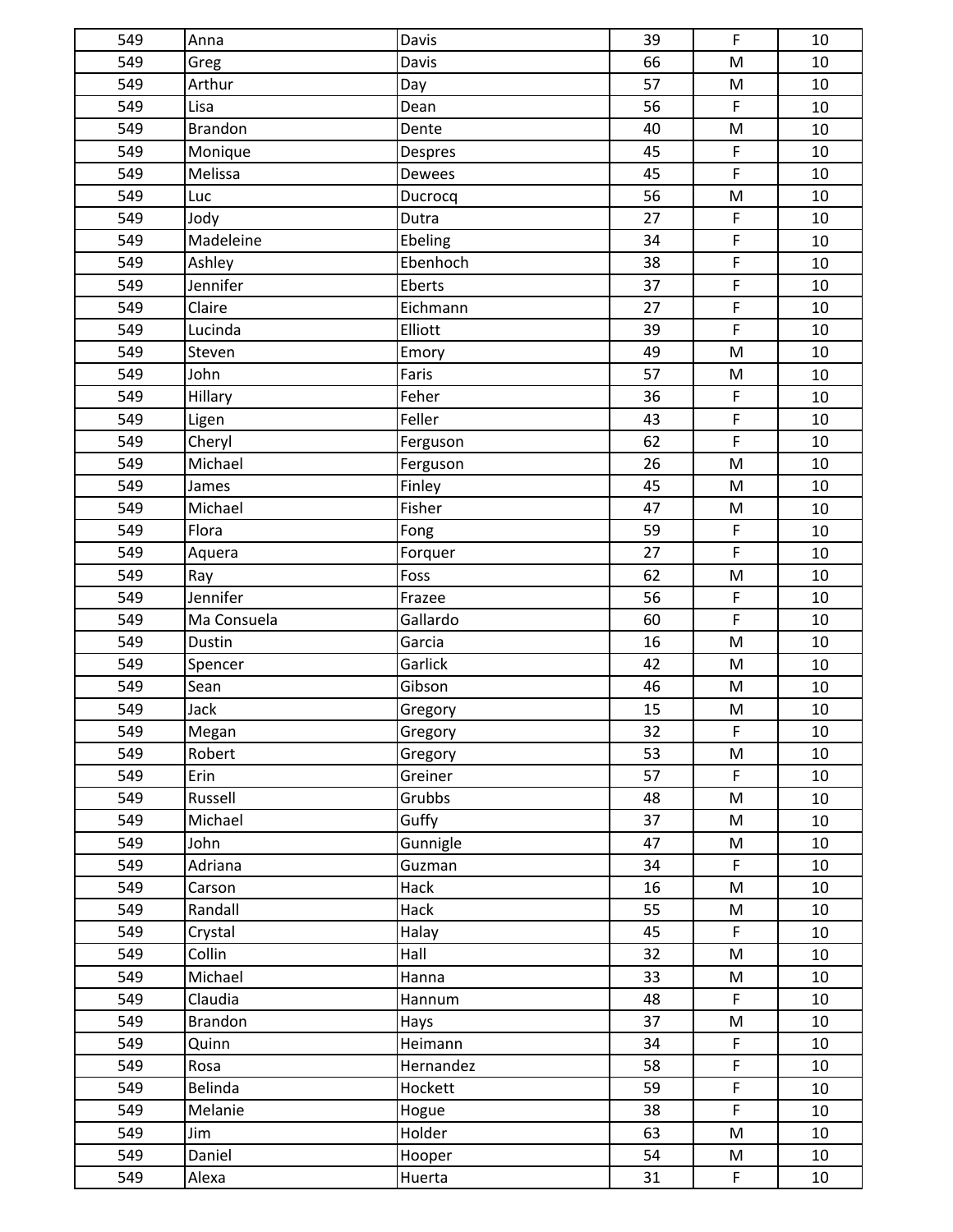| 549 | Kristen        | Hull       | 48 | $\mathsf{F}$                                                                          | 10     |
|-----|----------------|------------|----|---------------------------------------------------------------------------------------|--------|
| 549 | Brady          | Hutchings  | 17 | M                                                                                     | 10     |
| 549 | Fran           | Hutchings  | 55 | $\mathsf F$                                                                           | 10     |
| 549 | Rob            | Hutchings  | 49 | M                                                                                     | 10     |
| 549 | John Paul      | Iker       | 17 | $\mathsf{M}% _{T}=\mathsf{M}_{T}\!\left( a,b\right) ,\ \mathsf{M}_{T}=\mathsf{M}_{T}$ | 10     |
| 549 | Otilia         | Jaimes     | 36 | $\mathsf F$                                                                           | 10     |
| 549 | Aditya         | Jain       | 37 | M                                                                                     | 10     |
| 549 | Jeremiah       | James      | 19 | M                                                                                     | 10     |
| 549 | Lily           | James      | 26 | $\mathsf F$                                                                           | 10     |
| 549 | Dee            | Jimenez    | 39 | $\mathsf F$                                                                           | 10     |
| 549 | Kyle           | Johnson    | 32 | M                                                                                     | 10     |
| 549 | Marc           | Johnson    | 45 | ${\sf M}$                                                                             | 10     |
| 549 | <b>Bre</b>     | Jonaitis   | 18 | $\mathsf F$                                                                           | 10     |
| 549 | Talia          | Jones      | 33 | $\overline{F}$                                                                        | 10     |
| 549 | Shannon        | Jordan     | 47 | $\mathsf F$                                                                           | 10     |
| 549 | Kasandra       | Joyner     | 34 | $\mathsf F$                                                                           | 10     |
| 549 | <b>Brianne</b> | Kee        | 29 | $\mathsf F$                                                                           | 10     |
| 549 | Maureen        | Kennedy    | 33 | $\mathsf F$                                                                           | 10     |
| 549 | Jeff           | King       | 38 | ${\sf M}$                                                                             | 10     |
| 549 | Maverick       | Kline      | 17 | $\mathsf{M}% _{T}=\mathsf{M}_{T}\!\left( a,b\right) ,\ \mathsf{M}_{T}=\mathsf{M}_{T}$ | $10\,$ |
| 549 | Ray            | Kosick     | 40 | M                                                                                     | 10     |
| 549 | Gary           | Kravetz    | 58 | M                                                                                     | 10     |
| 549 | Jeff           | Kulaga     | 60 | ${\sf M}$                                                                             | 10     |
| 549 | Michael        | Kurtz      | 39 | ${\sf M}$                                                                             | 10     |
| 549 | Liz            | Langenbach | 48 | $\mathsf F$                                                                           | 10     |
| 549 | <b>Brian</b>   | Laubenthal | 41 | M                                                                                     | 10     |
| 549 | Heather        | Laurienti  | 40 | $\mathsf F$                                                                           | 10     |
| 549 | Michael        | Lehman     | 38 | ${\sf M}$                                                                             | 10     |
| 549 | Susan          | Leigh      | 35 | $\mathsf F$                                                                           | 10     |
| 549 | <b>Brooke</b>  | Lewis      | 27 | $\mathsf F$                                                                           | 10     |
| 549 | Colleen        | Liell      | 51 | $\mathsf F$                                                                           | 10     |
| 549 | Michael        | Loewen     | 43 | M                                                                                     | 10     |
| 549 | Amanda         | Lombardi   | 44 | $\mathsf F$                                                                           | 10     |
| 549 | Gretchen       | Long       | 53 | $\mathsf F$                                                                           | 10     |
| 549 | Andrea         | Lucarelli  | 42 | $\mathsf F$                                                                           | 10     |
| 549 | Greta          | Ludwig     | 60 | $\mathsf F$                                                                           | 10     |
| 549 | Shelby         | Lumpp      | 31 | $\mathsf F$                                                                           | 10     |
| 549 | Henry          | Mabee      | 36 | $\mathsf{M}% _{T}=\mathsf{M}_{T}\!\left( a,b\right) ,\ \mathsf{M}_{T}=\mathsf{M}_{T}$ | 10     |
| 549 | Melinda        | Mabee      | 36 | $\mathsf F$                                                                           | 10     |
| 549 | Daniel         | Maldonado  | 18 | M                                                                                     | 10     |
| 549 | Ronald         | Marcin     | 48 | M                                                                                     | 10     |
| 549 | Ronald J       | Marcin     | 48 | M                                                                                     | 10     |
| 549 | Kelsey         | Marie      | 31 | $\mathsf F$                                                                           | 10     |
| 549 | Savannah       | Mayorquin  | 36 | $\mathsf F$                                                                           | 10     |
| 549 | Ellery         | Mccormick  | 12 | $\mathsf F$                                                                           | 10     |
| 549 | Gaileen        | Mckenna    | 33 | $\mathsf F$                                                                           | 10     |
| 549 | George         | Mcneely    | 49 | M                                                                                     | 10     |
| 549 | Aundrea        | Meier      | 27 | F                                                                                     | 10     |
| 549 | Junior         | Mendoza    | 36 | M                                                                                     | 10     |
| 549 | Adam           | Mercier    | 47 | M                                                                                     | 10     |
| 549 | Steinfeld      | Mikel      | 40 | M                                                                                     | 10     |
| 549 | <b>Stacie</b>  | Minnick    | 34 | $\mathsf F$                                                                           | 10     |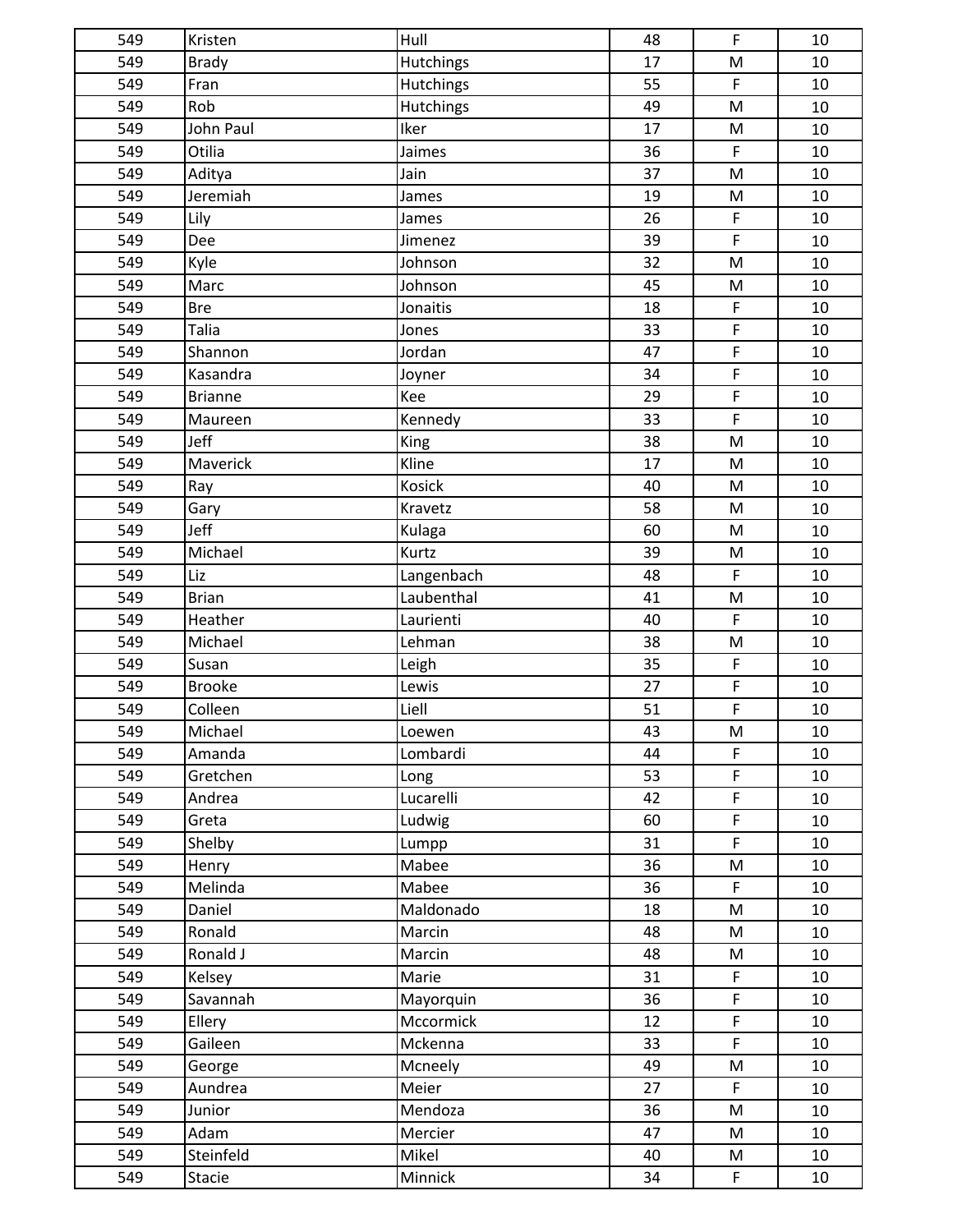| 549 | Mark           | Mitchell        | 62 | ${\sf M}$                                                                                                  | 10 |
|-----|----------------|-----------------|----|------------------------------------------------------------------------------------------------------------|----|
| 549 | Michelle       | Molina          | 39 | $\mathsf F$                                                                                                | 10 |
| 549 | Tabitha        | Montgomery      | 48 | $\mathsf F$                                                                                                | 10 |
| 549 | Ariel          | Montoya         | 27 | $\mathsf F$                                                                                                | 10 |
| 549 | Joshua         | Montoya         | 30 | M                                                                                                          | 10 |
| 549 | Monica         | Moreno          | 29 | $\mathsf F$                                                                                                | 10 |
| 549 | Jun            | Moteki          | 35 | M                                                                                                          | 10 |
| 549 | Melinda        | Mulholland-Frei | 54 | $\mathsf F$                                                                                                | 10 |
| 549 | Kim            | Munneke         | 44 | $\mathsf F$                                                                                                | 10 |
| 549 | Amanda         | Murdaugh        | 48 | $\mathsf F$                                                                                                | 10 |
| 549 | Zachary        | Murdaugh        | 16 | M                                                                                                          | 10 |
| 549 | Jason          | Mustacchia      | 46 | M                                                                                                          | 10 |
| 549 | <b>Bree</b>    | <b>Myers</b>    | 35 | $\mathsf F$                                                                                                | 10 |
| 549 | Dave           | <b>Myers</b>    | 45 | M                                                                                                          | 10 |
| 549 | Ashley         | Nebeker         | 33 | $\mathsf F$                                                                                                | 10 |
| 549 | <b>Trang</b>   | Nguyen          | 43 | $\mathsf F$                                                                                                | 10 |
| 549 | Marci          | Nicholas        | 45 | $\mathsf F$                                                                                                | 10 |
| 549 | Randy          | Nicholson       | 62 | M                                                                                                          | 10 |
| 549 | Caitlyn        | Noe             | 22 | $\mathsf F$                                                                                                | 10 |
| 549 | Vanessa        | Nomura          | 34 | $\mathsf F$                                                                                                | 10 |
| 549 | Sarah          | Nord            | 33 | $\mathsf F$                                                                                                | 10 |
| 549 | Rebecca        | North           | 44 | $\mathsf F$                                                                                                | 10 |
| 549 | Greg           | O'Donahue       | 49 | $\mathsf{M}% _{T}=\mathsf{M}_{T}\!\left( a,b\right) ,\ \mathsf{M}_{T}=\mathsf{M}_{T}$                      | 10 |
| 549 | Melanie        | O'Donahue       | 48 | $\mathsf F$                                                                                                | 10 |
| 549 | Tim            | Oetjen          | 49 | M                                                                                                          | 10 |
| 549 | Oscar          | Olmedo          | 17 | M                                                                                                          | 10 |
| 549 | Kim            | Olsen           | 59 | $\mathsf F$                                                                                                | 10 |
| 549 | Jenny          | Orr             | 55 | $\mathsf F$                                                                                                | 10 |
| 549 | Catherine      | O'Toole         | 31 | $\mathsf F$                                                                                                | 10 |
| 549 | Frank          | Pace            | 29 | M                                                                                                          | 10 |
| 549 | Vince          | Padilla         | 17 | M                                                                                                          | 10 |
| 549 | Jacob          | Parker          | 15 | M                                                                                                          | 10 |
| 549 | Joanna         | Parker          | 46 | $\mathsf F$                                                                                                | 10 |
| 549 | Jonathan       | Parker          | 46 | ${\sf M}$                                                                                                  | 10 |
| 549 | Michele        | Parker          | 24 | F                                                                                                          | 10 |
| 549 | Ashlynne       | Parriott        | 24 | $\mathsf F$                                                                                                | 10 |
| 549 | Kerry          | Patel           | 45 | $\mathsf F$                                                                                                | 10 |
| 549 | <b>Steve</b>   | Patterson       | 56 | $\mathsf{M}% _{T}=\mathsf{M}_{T}\!\left( a,b\right) ,\ \mathsf{M}_{T}=\mathsf{M}_{T}$                      | 10 |
| 549 | Daniel         | Paull           | 38 | M                                                                                                          | 10 |
| 549 | Carly          | Pendleton       | 29 | $\mathsf{F}$                                                                                               | 10 |
| 549 | William        | Perez           | 34 | $\mathsf{M}% _{T}=\mathsf{M}_{T}\!\left( a,b\right) ,\ \mathsf{M}_{T}=\mathsf{M}_{T}\!\left( a,b\right) ,$ | 10 |
| 549 | Jamie          | Petermann       | 41 | $\mathsf F$                                                                                                | 10 |
| 549 | Ava            | Pinello         | 11 | $\mathsf F$                                                                                                | 10 |
| 549 | Bill           | Pinello         | 53 | ${\sf M}$                                                                                                  | 10 |
| 549 | <b>Bridget</b> | Pinello         | 11 | $\mathsf F$                                                                                                | 10 |
| 549 | Stephanie      | Pinello         | 44 | $\mathsf F$                                                                                                | 10 |
| 549 | Nigel          | Pinto           | 30 | ${\sf M}$                                                                                                  | 10 |
| 549 | Adam           | Reeder          | 35 | M                                                                                                          | 10 |
| 549 | Melissa        | Risch           | 34 | $\mathsf F$                                                                                                | 10 |
| 549 | Rey            | Rivera          | 51 | M                                                                                                          | 10 |
| 549 | Taylor-Rae     | Robello         | 30 | $\mathsf F$                                                                                                | 10 |
| 549 | Emily          | Robertson       | 40 | $\mathsf F$                                                                                                | 10 |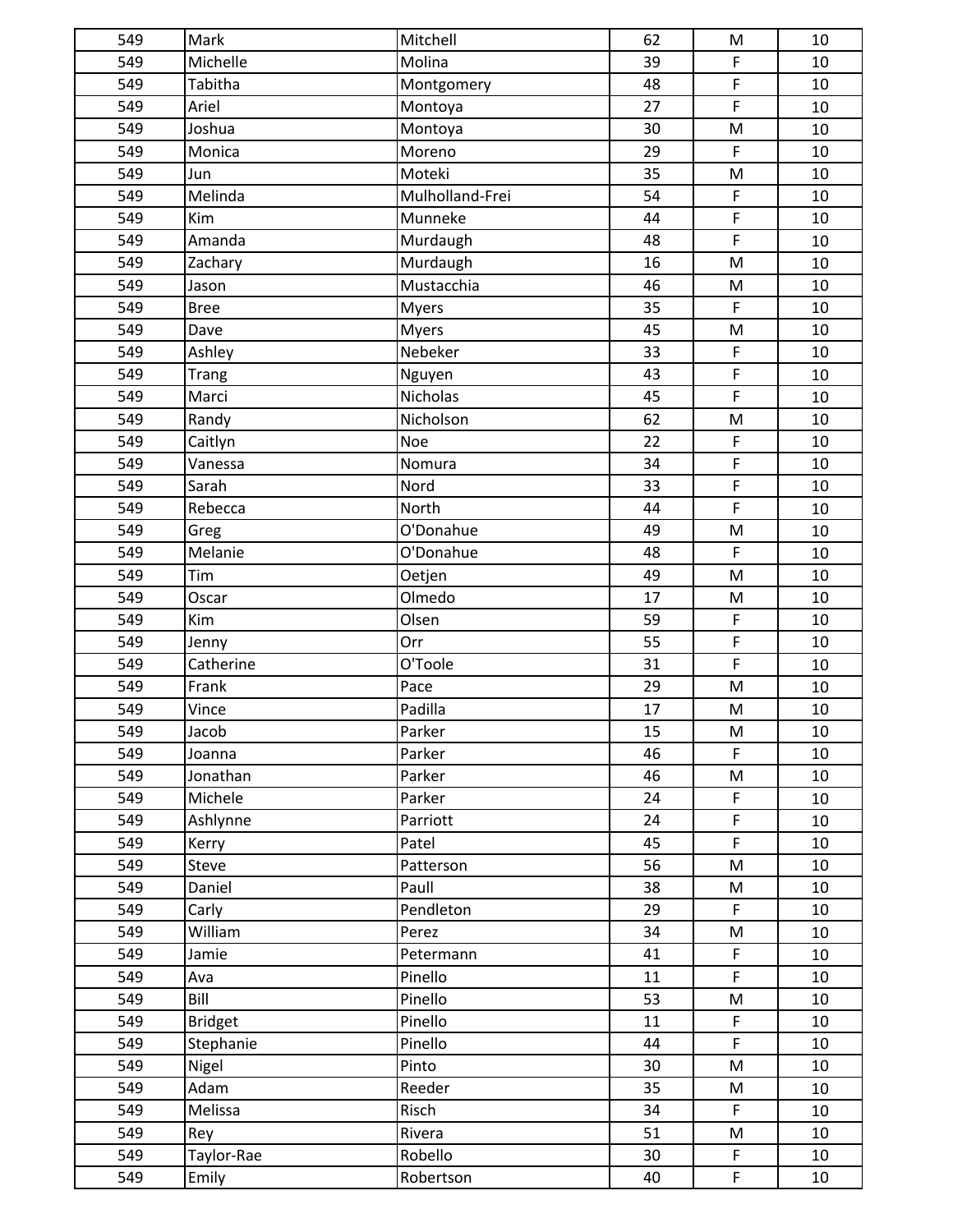| 549 | David        | Rodriguez     | 34 | ${\sf M}$                                                                             | 10 |
|-----|--------------|---------------|----|---------------------------------------------------------------------------------------|----|
| 549 | Maria        | Rodriguez     | 39 | $\mathsf F$                                                                           | 10 |
| 549 | Amy          | Rose          | 41 | $\mathsf F$                                                                           | 10 |
| 549 | Alexcia      | Ruiz          | 19 | $\mathsf F$                                                                           | 10 |
| 549 | Samantha     | Ruiz          | 33 | $\mathsf F$                                                                           | 10 |
| 549 | Alicia       | Sacco         | 31 | $\mathsf F$                                                                           | 10 |
| 549 | Alessandra   | Sachs         | 47 | $\mathsf F$                                                                           | 10 |
| 549 | Francis      | Salay         | 39 | M                                                                                     | 10 |
| 549 | <b>Brian</b> | Salinas       | 22 | ${\sf M}$                                                                             | 10 |
| 549 | Jacob        | Sand          | 41 | $\mathsf{M}% _{T}=\mathsf{M}_{T}\!\left( a,b\right) ,\ \mathsf{M}_{T}=\mathsf{M}_{T}$ | 10 |
| 549 | Nicole       | Sapelli       | 36 | $\mathsf F$                                                                           | 10 |
| 549 | Cheyanne     | Sassaman      | 14 | $\mathsf F$                                                                           | 10 |
| 549 | Salvador     | Saucedo       | 45 | M                                                                                     | 10 |
| 549 | Lance        | Schmitt       | 50 | ${\sf M}$                                                                             | 10 |
| 549 | Daniela      | Schneider     | 35 | $\mathsf F$                                                                           | 10 |
| 549 | Leslie       | Schramm       | 59 | $\mathsf F$                                                                           | 10 |
| 549 | Elaine       | Sears         | 53 | $\mathsf F$                                                                           | 10 |
| 549 | Jeffery      | Sears         | 57 | M                                                                                     | 10 |
| 549 | Karissa      | Secora        | 30 | $\mathsf F$                                                                           | 10 |
| 549 | Abby         | Serreyn       | 31 | $\mathsf F$                                                                           | 10 |
| 549 | Gina         | Sharkey       | 19 | $\mathsf F$                                                                           | 10 |
| 549 | Katie        | Sharkey       | 59 | $\mathsf F$                                                                           | 10 |
| 549 | Kimberly     | Siewert       | 33 | $\mathsf F$                                                                           | 10 |
| 549 | Loretta      | Slavik        | 55 | $\mathsf F$                                                                           | 10 |
| 549 | Michael      | Smedley       | 29 | M                                                                                     | 10 |
| 549 | Jimmy        | Smith         | 41 | M                                                                                     | 10 |
| 549 | Venessa      | Solis         | 43 | $\mathsf F$                                                                           | 10 |
| 549 | Janice       | Spelrem       | 57 | $\mathsf F$                                                                           | 10 |
| 549 | Ronald       | Stoffle       | 34 | $\mathsf{M}% _{T}=\mathsf{M}_{T}\!\left( a,b\right) ,\ \mathsf{M}_{T}=\mathsf{M}_{T}$ | 10 |
| 549 | Jason        | Stoft         | 49 | ${\sf M}$                                                                             | 10 |
| 549 | Parker       | Stoft         | 16 | M                                                                                     | 10 |
| 549 | Hugo         | Suarez        | 24 | M                                                                                     | 10 |
| 549 | Ashleigh     | Sudman        | 35 | $\mathsf{F}$                                                                          | 10 |
| 549 | Mercedes     | Suell         | 33 | $\mathsf F$                                                                           | 10 |
| 549 | Kaylee       | Sutterfield   | 23 | $\mathsf F$                                                                           | 10 |
| 549 | Catherine    | Szafranski    | 48 | $\mathsf F$                                                                           | 10 |
| 549 | Joseph       | Szafranski    | 51 | M                                                                                     | 10 |
| 549 | Katherine    | Tamboer       | 31 | $\mathsf{F}$                                                                          | 10 |
| 549 | Sean         | Tamboer       | 24 | ${\sf M}$                                                                             | 10 |
| 549 | Derick       | Tangap        | 24 | M                                                                                     | 10 |
| 549 | John         | Taylor        | 64 | M                                                                                     | 10 |
| 549 | Maddie       | Taylor        | 15 | $\mathsf F$                                                                           | 10 |
| 549 | Matteo       | Tetesco       | 43 | ${\sf M}$                                                                             | 10 |
| 549 | Susan        | Thaler        | 61 | $\mathsf F$                                                                           | 10 |
| 549 | Yvette       | Thatcher      | 57 | $\mathsf F$                                                                           | 10 |
| 549 | Zachary      | Thielen       | 29 | ${\sf M}$                                                                             | 10 |
| 549 | Loren        | Thomas        | 22 | ${\sf M}$                                                                             | 10 |
| 549 | Ashley       | Toliver       | 53 | F                                                                                     | 10 |
| 549 | Anna         | <b>Torres</b> | 34 | $\mathsf{F}$                                                                          | 10 |
| 549 | Hector       | <b>Torres</b> | 34 | M                                                                                     | 10 |
| 549 | Karly        | Tucker        | 36 | $\mathsf F$                                                                           | 10 |
| 549 | Cathleen     | Turnbow       | 44 | F.                                                                                    | 10 |